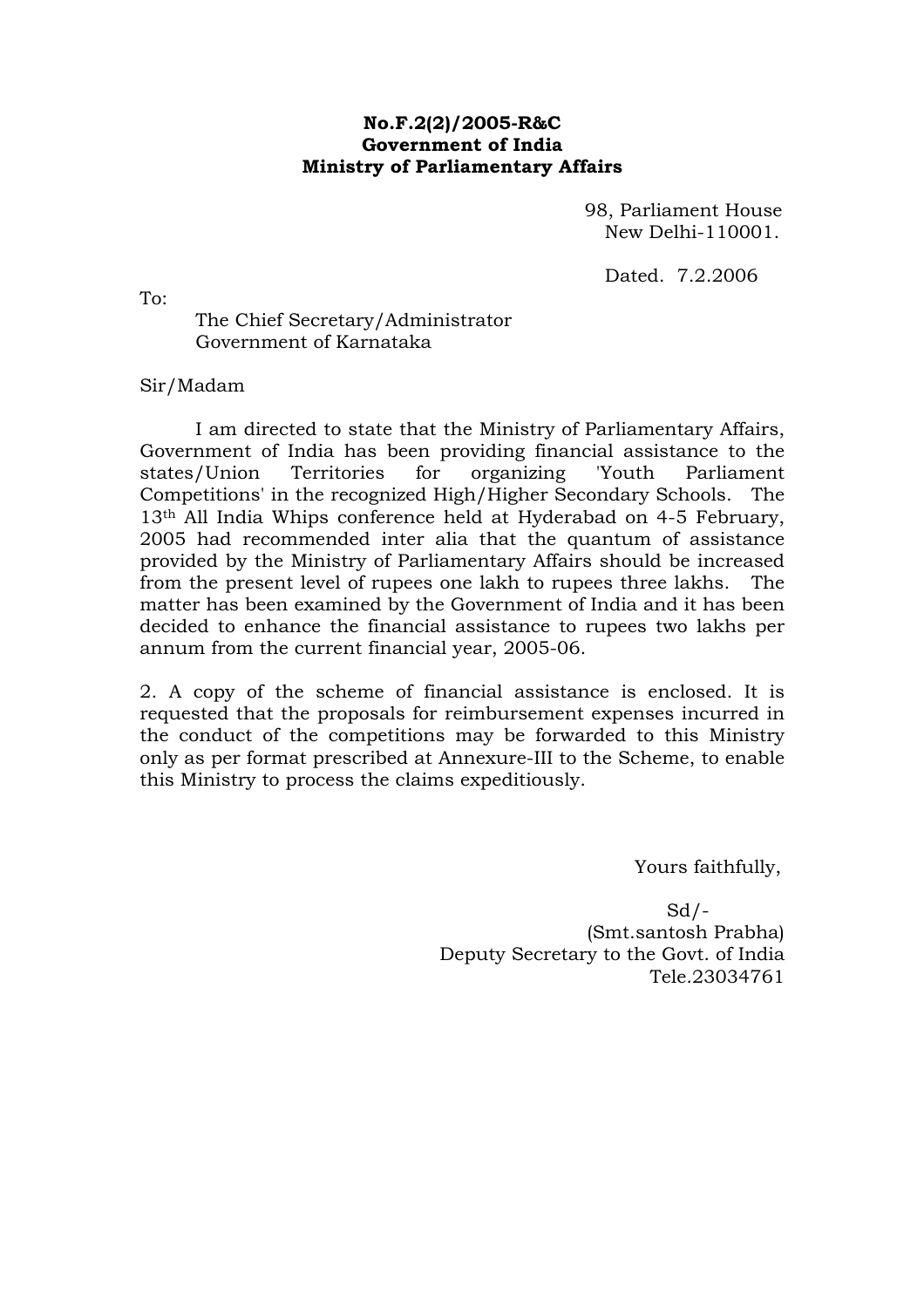# **SCHEME OF FINANCIAL ASSISTANCE TO STATES/UNION TERRITORIES FOR ORGANISING YOUTH PARLIAMENT COMPETITIONS**

# **MINISTRY OF PARLIAMENTARY AFFAIRS GOVERNMENT OF INDIA**

**2006**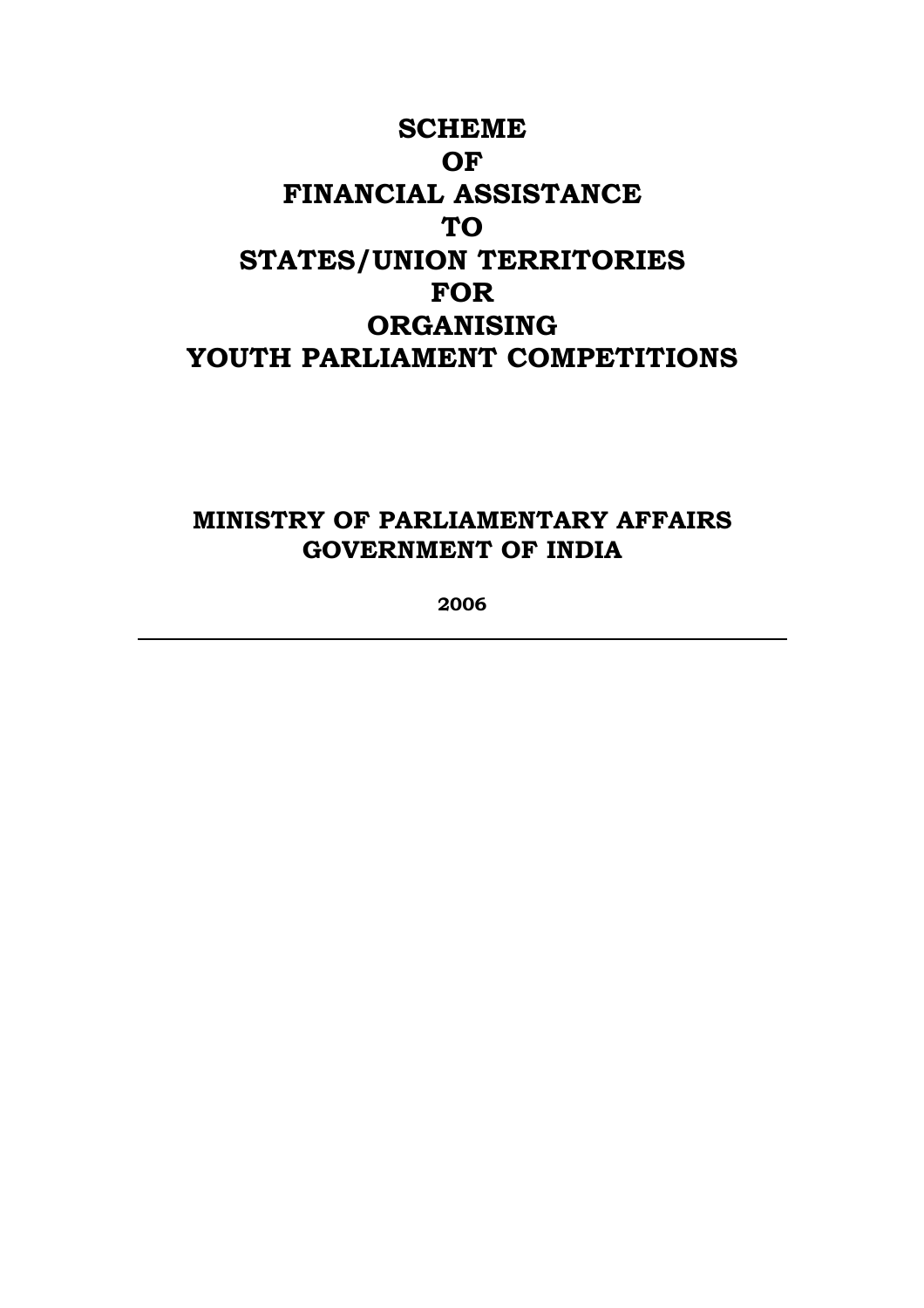#### **SCHEME OF FINANCIAL ASSISTANCE TO STATE GOVERNMENTS/UNION TERRITORIES FOR ARRANGING 'YOUTH PARLIAMENT COMPETITIONS' IN RECOGNISED HIGH/HIGHER SECONDARY SCHOOLS IN THE STATES/UNION TERRITORIES**

#### **INTRODUCTION**

The idea of organizing "Youth Parliaments" in educational institutions was conceived by the Fourth All India Whips Conference held at Bombay in 1962 which made, inter-alia, the following recommendation:-

"This Committee recommends that Government should encourage holding of Mock Parliament in educational institutions and through Panchayats in rural areas."

The above recommendation was reiterated by the Fifth All India Whips Conference held at Bangalore in 1966 in the following terms:-

"The Conference observes that the Fourth all India Whips Conference held at Bombay had recommended holding of Mock Parliaments in village Panchayats for prompting awareness of the role of representative institutions. The recommendation has not been implemented in some of the States. The Conference reiterates that the State Governments concerned should be persuaded to reconsider their decisions."

In pursuance of the above recommendations, Ministry of Parliamentary Affairs drew up a detailed Scheme of Mock Parliament (now "Youth Parliament") competitions and decided to introduce it on an experimental basis in the higher secondary schools of Delhi. The sixth and seventh all India Whips Conferences held at Shimla in 1967 and at Madras in 1969 respectively made the following recommendations:-

"While appreciating the work done by the Ministry of Parliamentary Affairs with regard to promotion of 'Youth Parliament' in Schools in Delhi, the Conference recommends very strongly that the States should also arrange to introduce the scheme in their respective state (6th AIWC)."

"Keeping in view the successful execution of the 'Mock Parliament' scheme in Delhi Schools, the wider appreciation it received from leading Parliamentarians, the Press and Educationists and with a view to build a strong Parliamentary System in the country, the Conference strongly recommends that:-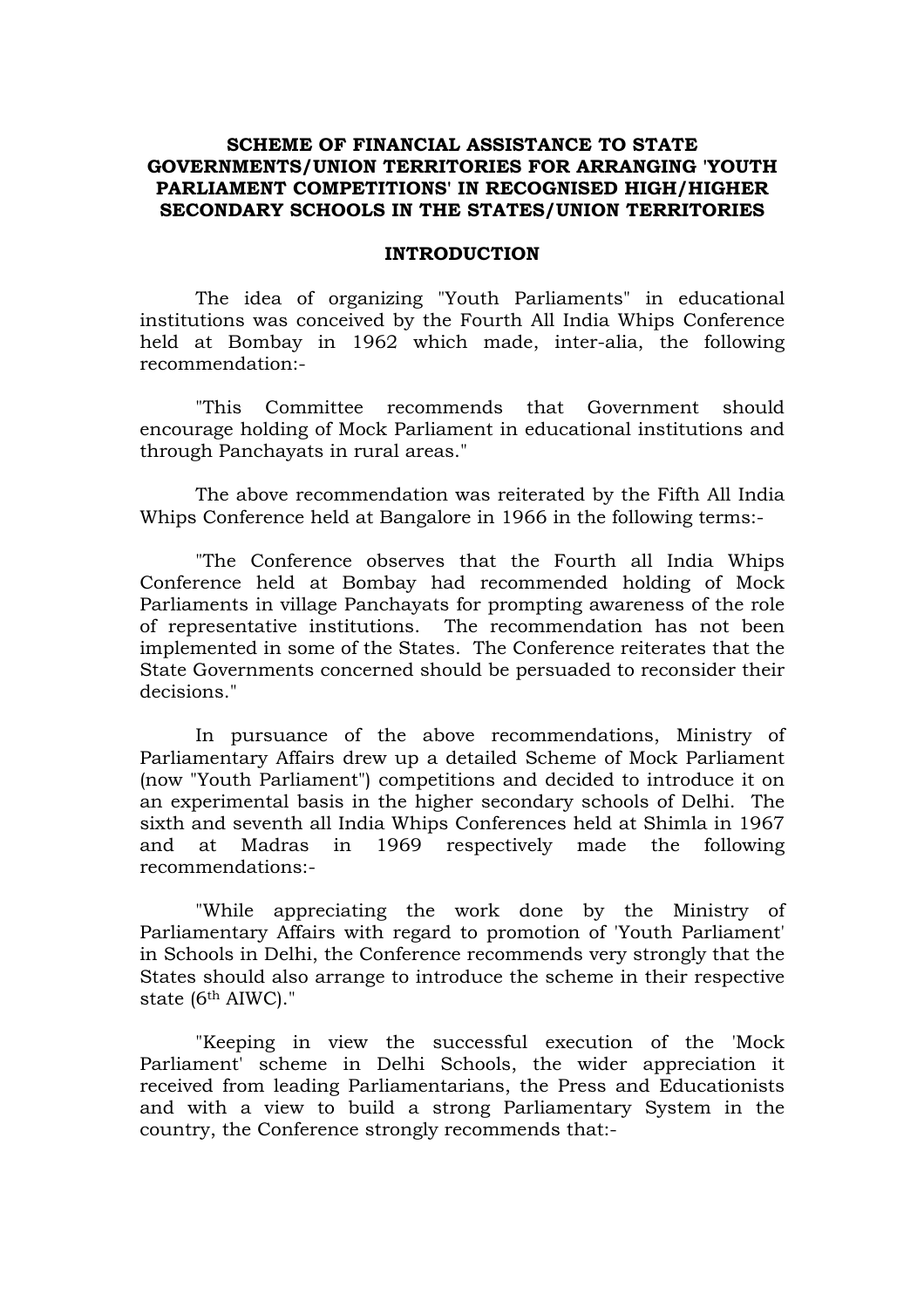- (a) All the States/Union Territories should take steps to implement the Scheme in their respective State/Union Territory on the pattern adopted by the Central Ministry of Parliamentary Affairs;
- (b) The Central Ministry of Parliamentary Affairs should provide all encouragement to the States/Union Territories for introducing the Scheme by offering financial assistance, if necessary; and
- (c) The Central Ministry of Parliamentary Affairs should also organise inter-State Competitions of the States/Union Territories which have started implementation of the Scheme ("97th AIWC)."

In pursuance of part (b) of the above recommendation; made by the 7th All India Whips Conference the Ministry of Parliamentary Affairs, Government of India have drawn this scheme of financial assistance to State Governments/Union Territories for arranging Youth Parliament Competitions in Recognised Higher Secondary Schools in the States/Union Territories.

**1. OBJECTIVE OF THE SCHEME:**- With a view to strengthen the roots of democracy, inculcate healthy habits of discipline, tolerance of views of others and to enable the student community to have better awareness about the working of parliament, the Ministry of Parliamentary Affairs, Government of India, have been holding annually competition of "Youth Parliament" of such of the recognized educational institutions in Delhi as may like to take part in it and are sponsored by the Directorate of Education, Government of NCT of Delhi, Delhi. The Objective of the scheme is to give financial assistance to the State Government/Governments of Union Territories to organize similar competitions in their recognized schools.

**2. OPERATION OF THE SCHEME:-** The Scheme will be operated by the Department of Parliamentary Affairs of the State/UT Government concerned in collaboration with Director of Education/Public Institution of the State/Union Territory concerned. In State/Union Territory, Where there is no Department of Parliamentary Affairs, the scheme will be operated directly by Directorate of Education/Public Institutions.

**3. ELIGIBILITY FOR ENTRY INTO THE COMPETITION:-** All recognized Higher Secondary educational institutions/High schools in the State/UT concerned may be considered eligible to take part in the competition. The list of participating schools will be finalized by the Department of Parliamentary Affairs or the Directorate of Education/Public Institutions of the State/UT concerned as the case may be, by the 31st March every year.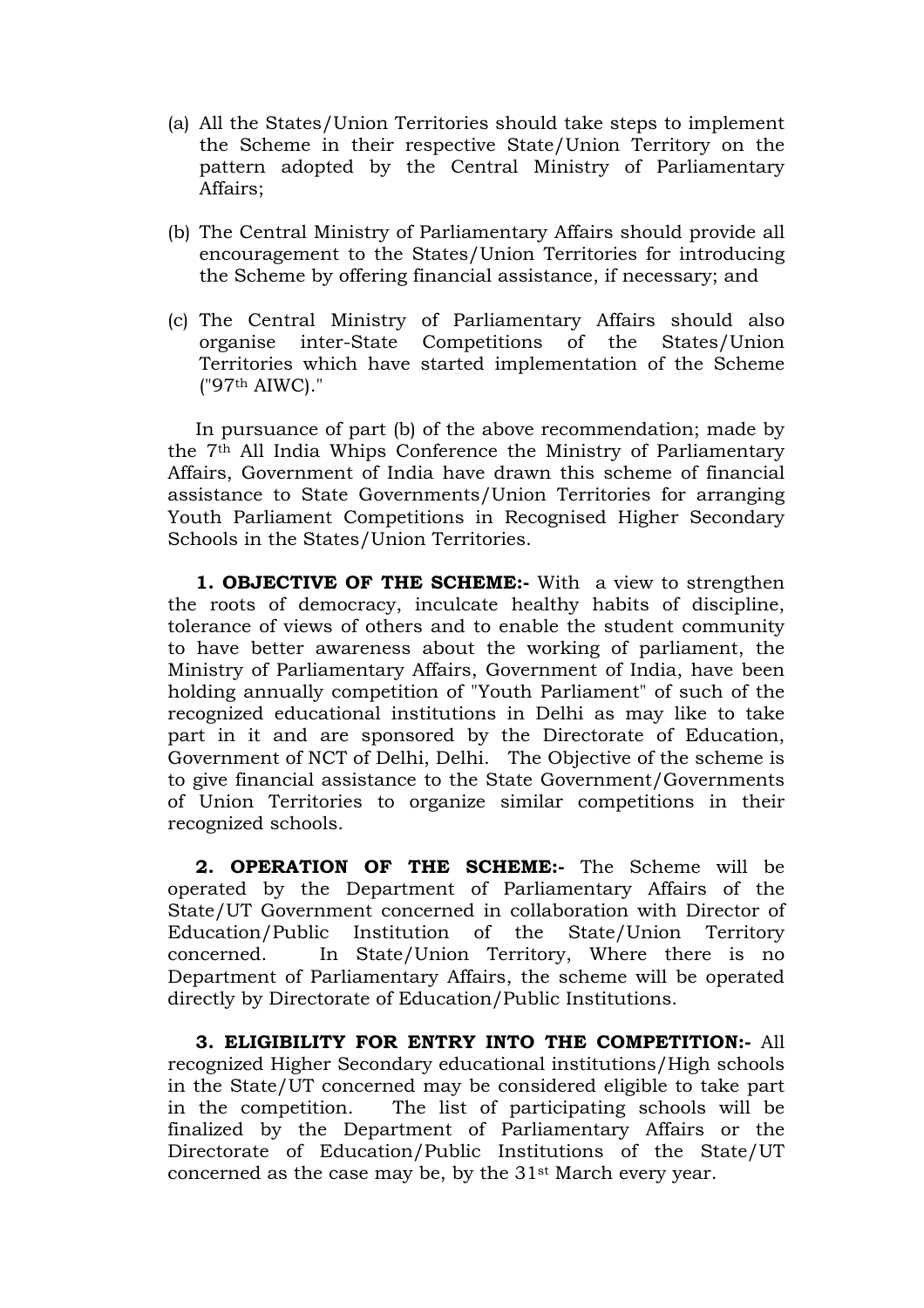**4. PERIOD DURING WHICH THE COMPETITION OF YOUTH PARLIAMENT WILL BE HELD:-** The Competition of 'Youth Parliament' will be held every year. The detailed programme shall be drawn up by the Department of Parliamentary Affairs/Directorate of Education Public Institutions of the State/UT concerned and circulated to the institutions taking part in the annual competition, under intimation to the Ministry of Parliamentary Affairs, Government of India, New Delhi.

**5. NUMBER OF PARTICIPANTS IN THE YOUTH PARLIAMENT:-** The number of students constituting the 'Youth parliament' in each school is not limited. However, since it is desirable that there should be a limit in regard to the duration of the sitting it would naturally mean that many of the participants may only have nominal sitting roles of convey the picture of a House and may not be required to speak.

**6. DURATION OF THE YOUTH PARLIAMENT SESSION:-** The duration of the Youth Parliament sitting should not be more than an hour and out of this about 20 minutes may devoted to questions.

**7. SUBJECTS FOR DISCUSSION FOR THE SITTINGS OF THE YOUTH PARLIAMENT:-** It is not proposed to prescribe any particular subjects for questions and answers or other discussion. It would however, be desirable that the matters raised in the Youth Parliament relate to subjects of welfare activity, defence of the Country, social justice, social reforms, economic development, communal harmony, health, student discipline etc.

**8. LANGUAGE:-** The participants can speak in Hindi or English or the regional Language to be specified by the Department of parliamentary Affairs/Directorate of Education/Public Institution of the State/UT concerned.

**9. VENUE OF THE YOUTH PARLIAMENT:-** Each institution shall hold the Youth Parliament sitting in its own building as far as possible or such other place of its choice as it may like. The competing institutions shall be required to intimate the venue of their sittings along with the information regarding subjects for discussion ten days before the date of the competition to the Department of Parliamentary Affairs/Directorate of Education/Public Institutions of the State/UT concerned.

**10. PRIZES:-** There will be the following prizes;-

(i) Shield (Parliamentary Shield) for the institution standing first in the competition.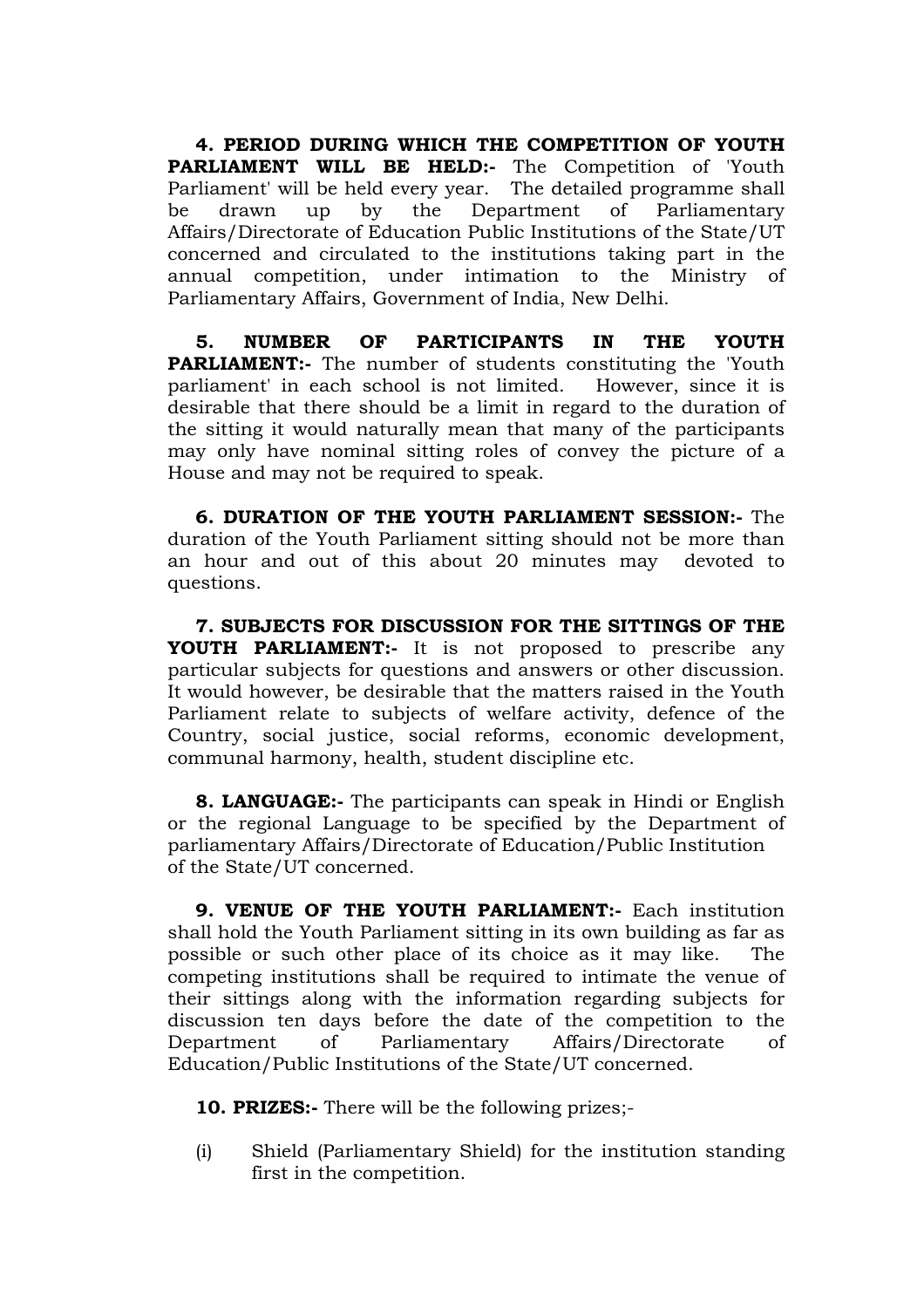- (ii) Trophies for the first five institutions for meritorious performance in the competition, on the basis of the order of merit.
- (iii) Individual merit prizes in the shapes of; Medals/Cups/Books for some selected participants from each institution. The total number of prizes should not exceed 80.
- (iv) Miscellaneous expenditure.
- **NOTE:-**The Department of Parliamentary Affairs/Directorate of Education Public Institutions of the State/UT concerned may vary the expenditure on each of the above four items to suit local conditions. The maximum amount reimbursable annually by the Government of India, Ministry of Parliamentary Affairs will, however, not exceed to Rs.2,00,000/- (Rupees two lakhs only)

The shield will be a running shield to be retained for a period of one year by the institution which stands first in the competition. However, if a particular institution wins the shield for three consecutive years, it will be kept permanently by that institution.

A certificate as in **Annexure-I** may be issued to all the institutions who take part in the competition.

A certificate as in **Annexure-II** may be issued to all the student who win individual merit prizes in the competition.

**11. COMMITTEE OF JUDGES:-** The Committee of judges for evaluating the performances of the individual institutions shall be constituted by the Department of Parliamentary Affairs/Directorate of Education/Public Institutions of the State/UT concerned and may consist of educationists/Members of Legislative Assembly/Council and others connected with the running of Parliamentary Institutions. An officer of the Directorate of Education/Public Institution shall be an ex-officio member of the Committee.

12. **CONSIDERATIONS FOR DRAWING UP THE MERIT LIST:-** The Committee of judges shall keep in view the following points while assessing the performance of institutions:-

|                                                                | <b>Marks</b> |
|----------------------------------------------------------------|--------------|
| (i) Discipline and decorum                                     | 10           |
| (ii) Observance of Parliamentary Procedures                    | 20.          |
| (iii) Selection of subjects for questions; for supplementaries |              |
| and quality of answers thereto                                 | 20           |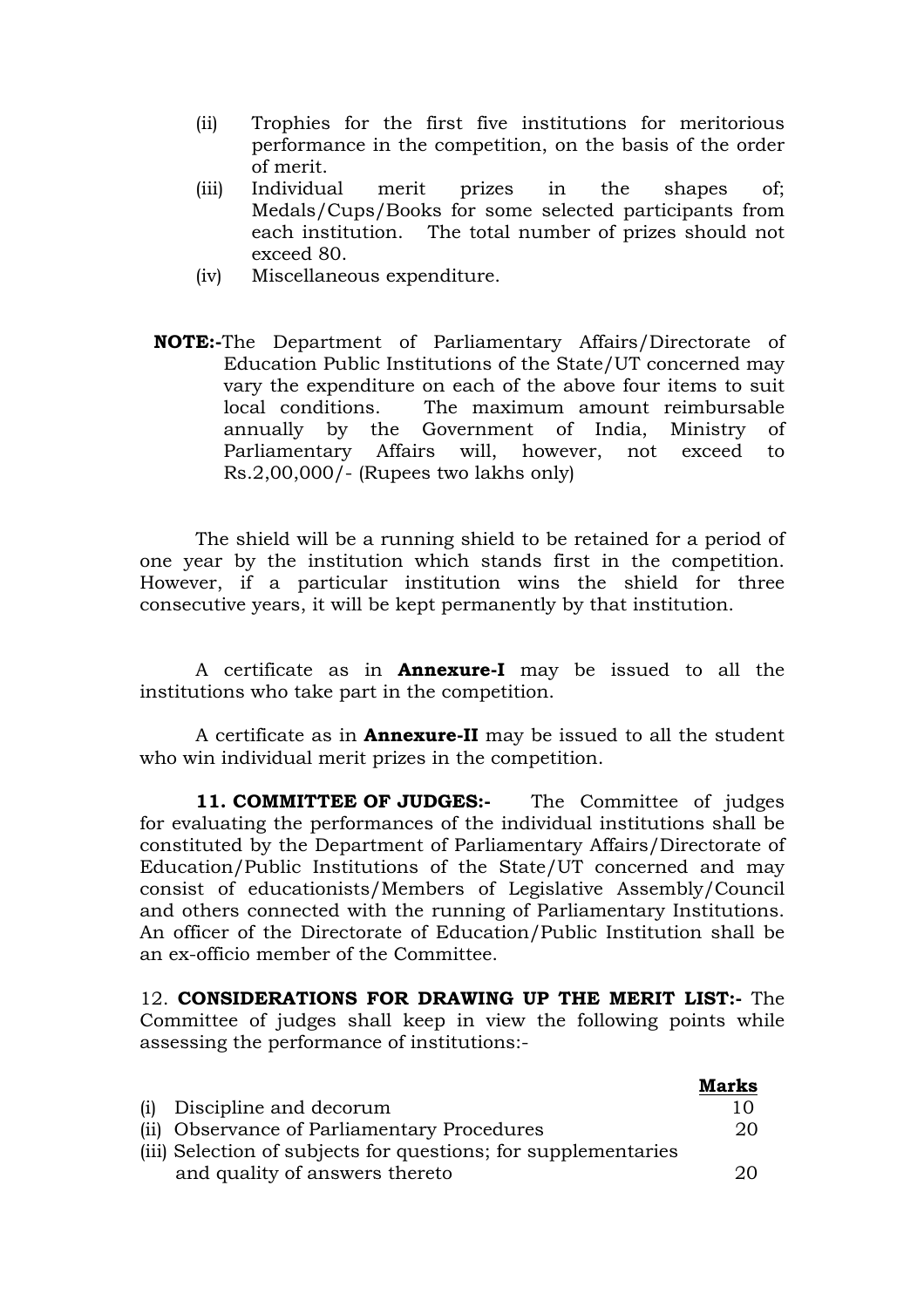|     | (iv) Selection of subjects for the debates            | 10  |
|-----|-------------------------------------------------------|-----|
| (v) | Delivery of and quality of speeches delivered and     |     |
|     | standard of debates                                   | 30  |
|     | (iv) General assessment of the performance as a whole | 10  |
|     |                                                       |     |
|     | Total                                                 | 100 |
|     |                                                       |     |

13. **REPEAT PERFORMANCE**:- The institution standing first in the competition may be required to give a repeat performance at a venue and date to be decided by the Department of Parliamentary Affairs/Directorate of Education/Public institutions of the State/UT concerned at the time of Prize Distribution Function of the Competition which would be held at the conclusion of each year's competition.

14. **REPORT**:- The Department of Parliamentary Affairs/Directorate of Education/Public Institutions of the State/UT concerned will at the conclusion of the competition, prepare a **Report in the proforma prescribed at Annexe – III** indicating the number of schools which participated including first five on the basis of the order of merit, number of individual merit prizes etc., The report will clearly and separately indicate the amount reimbursable to the State/UT by the Ministry of Parliamentary Affairs, Government of India. The report will be signed by a representative of the Department in-charge of the scheme in the State/UT concerned not below the rank of Deputy Secretary. Full instructions about the payment in whose favour the cheque is to be drawn and the Head of Account etc., may be indicated clearly.

## **The report, in the prescribed proforma should be sent to the Ministry of Parliamentary Affairs, Government of India, New Delhi along-with the request for financial assistance under the scheme.**

15. **LIMIT OF REIMBURSEMENT OF EXPENDITURE:-** The actual expenditure incurred by the State/UT will be reimbursed by the Ministry of Parliamentary Affairs, Government of India on the basis of the report, up to the ceiling of Rs.2,00,000/- (Rupees two lakh only).

**-x-x-x-x-x-x-x-x**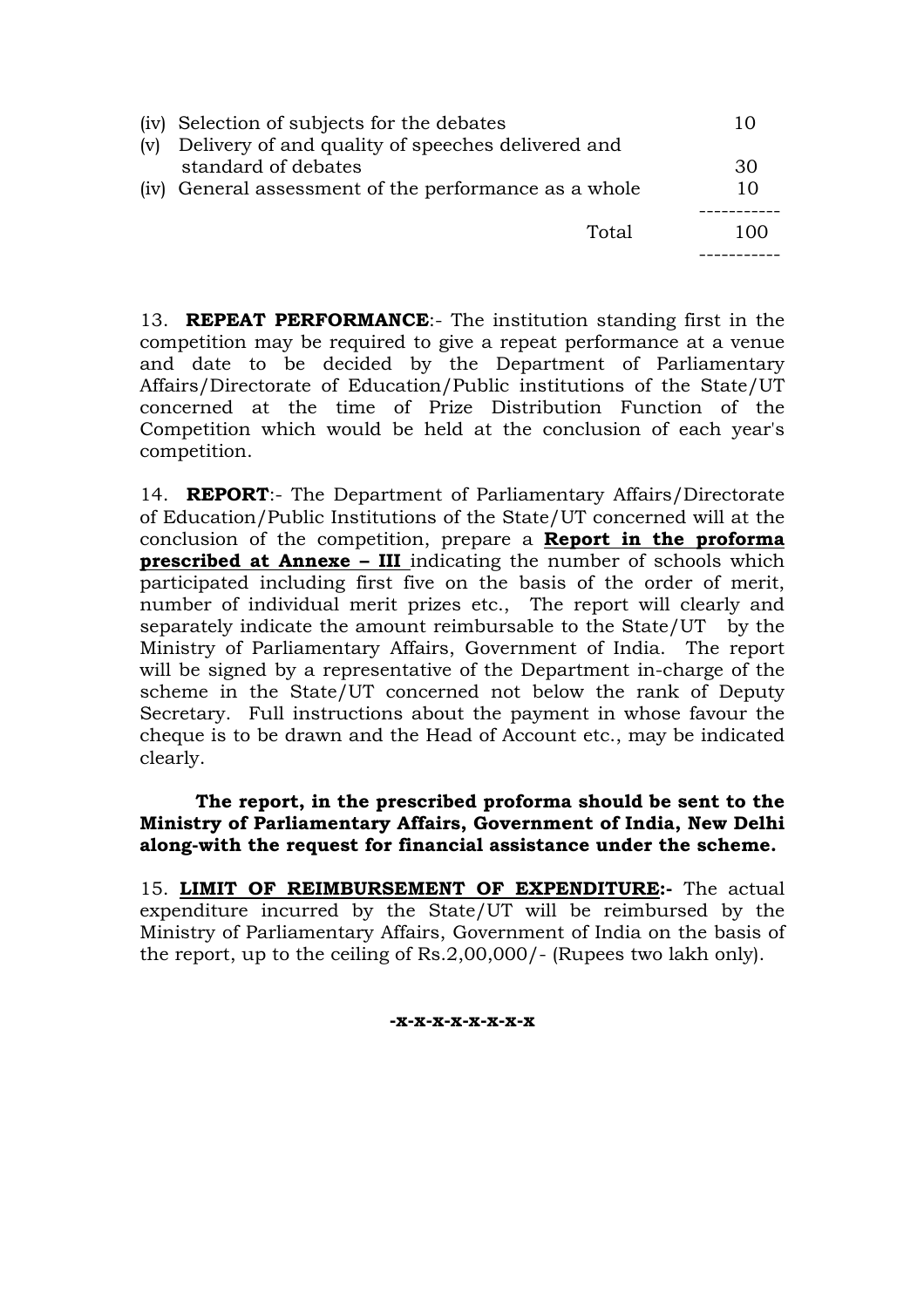#### **ANNEXE-I**

### **GOVERNMENT OF STATE/UT DEPARTMENT OF PARLIAMENTARY AFFAIRS/NODAL OFFICE/DIRECTORATE**

#### **"YOUTH PARLIAMENT OF COMPETITION"**

This is to certify that ----------------------------------(name of the school) participated in the 'Youth Parliament' Competition held in the year -----------------------------------under the auspices of the Government of India, Ministry of Parliamentary Affairs, New Delhi.

> **COMPETENT AUTHORITY DEPARTMENT OF PARLIAMENTARY AFFAIRS/NODAL OFFICE/DIRECTORATE**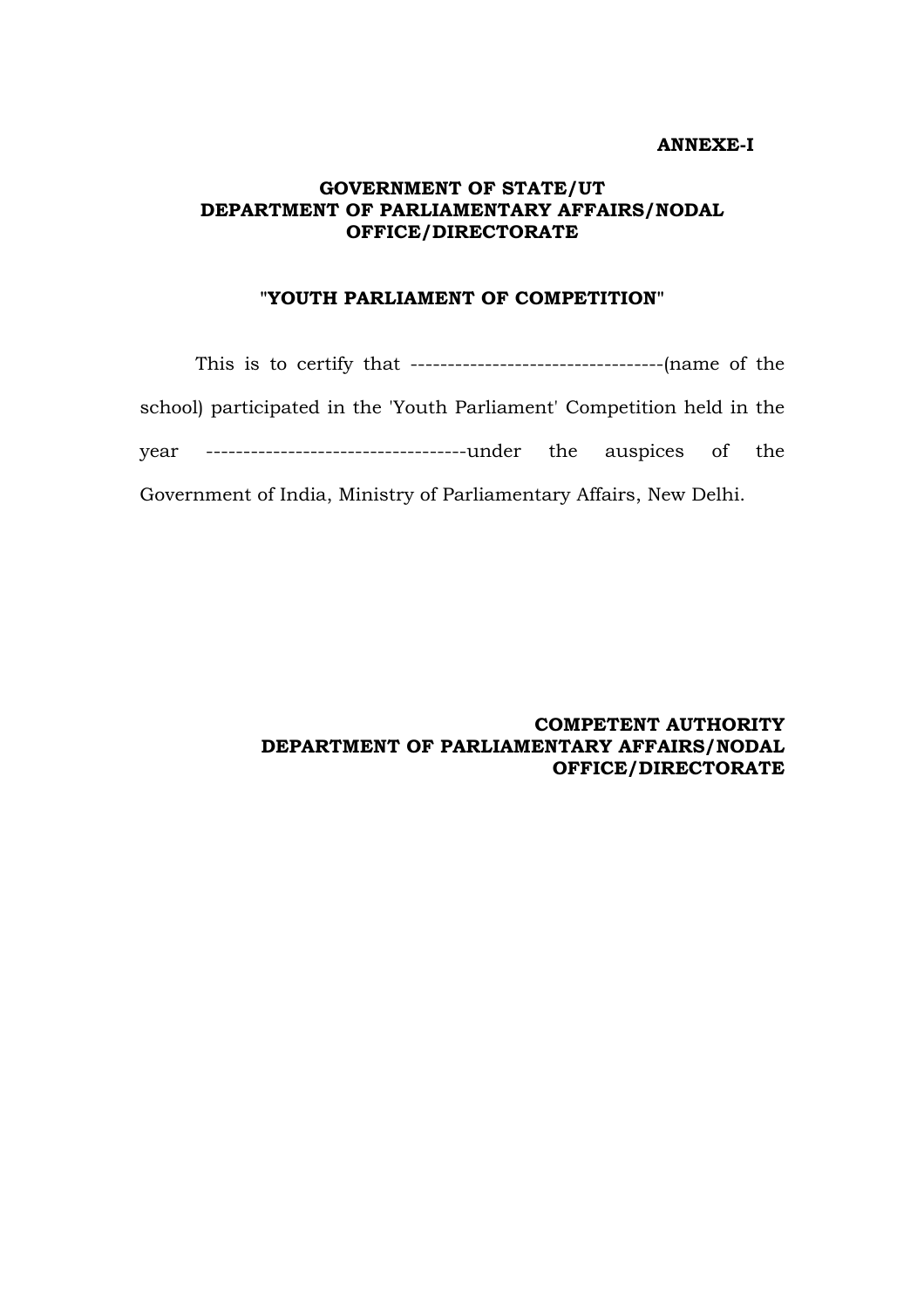#### **ANNEXE-II**

## **GOVERNMENT OF STATE/UT DEPARTMENT OF PARLIAMENTARY AFFAIRS/NODAL OFFICE/DIRECTORATE**

**…..** 

#### **"YOUTH PARLIAMENT COMPETITION"**

| School was awarded ------------------ prize for his/her meritorious     |  |  |  |
|-------------------------------------------------------------------------|--|--|--|
| performance in the ----------------------- Youth Parliament Competition |  |  |  |
| held in the year ---------------- under the auspices of the Government  |  |  |  |
| of India, Ministry of Parliamentary Affairs, New Delhi.                 |  |  |  |

#### **COMPETENT AUTHORITY DEPARTMENT OF PARLIAMENTARY AFFAIRS/NODAL OFFICE/DIRECTORATE**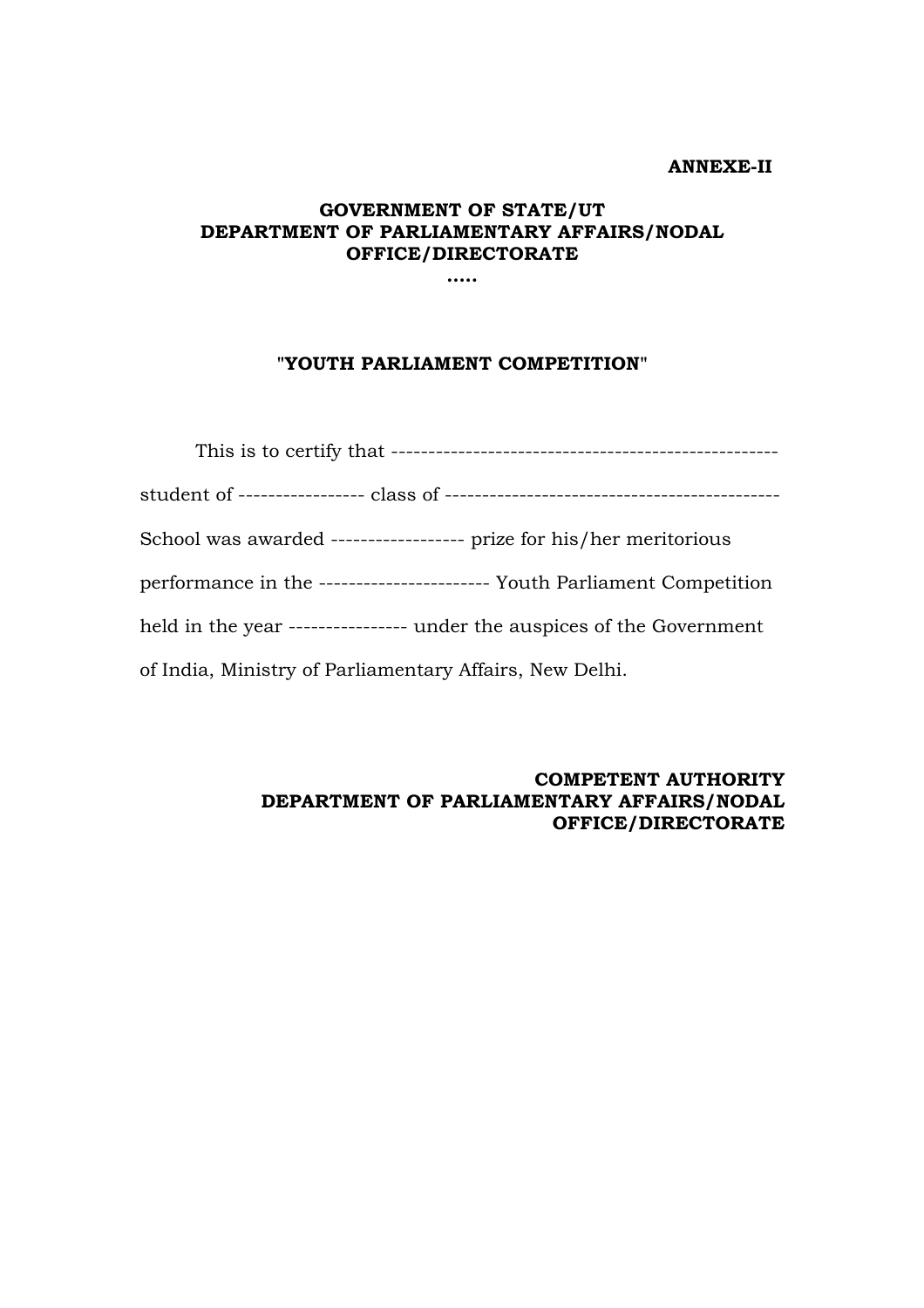#### **ANNEXE-III**

### **REPORT OF THE YOUTH PARLIAMENT COMPETITION HELD DURING THE YEAR……… BY THE GOVERNMENT OF STATE/UT\*--REQUEST FOR FINANCIAL ASSISTANCE**

|    | 1. NAME OF THE STATE/UT:                   |                  |                 |                   |
|----|--------------------------------------------|------------------|-----------------|-------------------|
| 2. | FINANCIAL YEAR                             | IN<br>WHICH      | <b>THE</b>      |                   |
|    | <b>COMPETITION WAS HELD AND FOR WHICH</b>  |                  |                 |                   |
|    | THE CLAIM FOR RE-IMBURSEMENTS IS           |                  |                 |                   |
|    | <b>MADE:</b>                               |                  |                 |                   |
| 3. | <b>NUMBER</b>                              | OF SCHOOLS WHICH |                 |                   |
|    | PARTICIPATED IN THE YOUTH PARLIAMENT       |                  |                 |                   |
|    | <b>COMPETITION</b>                         |                  |                 |                   |
| 4. | TOTAL NUMBER OF STUDENTS                   |                  | <b>WHO</b>      |                   |
|    | PARTICIPATED IN THE COMPETITION:           |                  |                 |                   |
| 5. | NUMBER OF INDIVIDUAL MERIT PRIZES          |                  |                 |                   |
|    | WON BY STUDENTS IN THE COMPETITION:        |                  |                 |                   |
| 6. | NAME OF THE SCHOOLS WITH ADDRESSES         |                  |                 |                   |
|    | WHO SECURED FIRST FIVE POSITIONS IN        |                  |                 |                   |
|    | THE STATE LEVEL COMPETITION IN ORDER       |                  |                 |                   |
|    | OF MERIT:                                  |                  |                 |                   |
| 7. | AMOUNT CLAIMED BY THE<br><b>GOVERNMENT</b> |                  | <b>STATE/UT</b> |                   |
|    | <b>ITEMS OF</b>                            | <b>TOTAL</b>     | <b>AMOUNT</b>   | <b>DETAILS OF</b> |
|    | <b>EXPENDITURE</b>                         | <b>AMOUNT</b>    | <b>CLAIMED</b>  | <b>VOUCHERS</b>   |
|    |                                            | <b>SPENT</b>     |                 | <b>ATTACHED</b>   |
|    | <b>ON ORIENTATION</b>                      |                  |                 | 1.                |
|    | <b>COURSE</b>                              |                  |                 | 2.                |
|    | 1.                                         |                  |                 |                   |
|    | 2.                                         |                  |                 |                   |
|    | ON ORGANISING                              |                  |                 | 1.                |
|    | YOUTH PARLIAMENT                           |                  |                 | 2.                |
|    | <b>COMPETITION</b>                         |                  |                 |                   |
|    | 1.                                         |                  |                 |                   |
|    | 2.                                         |                  |                 |                   |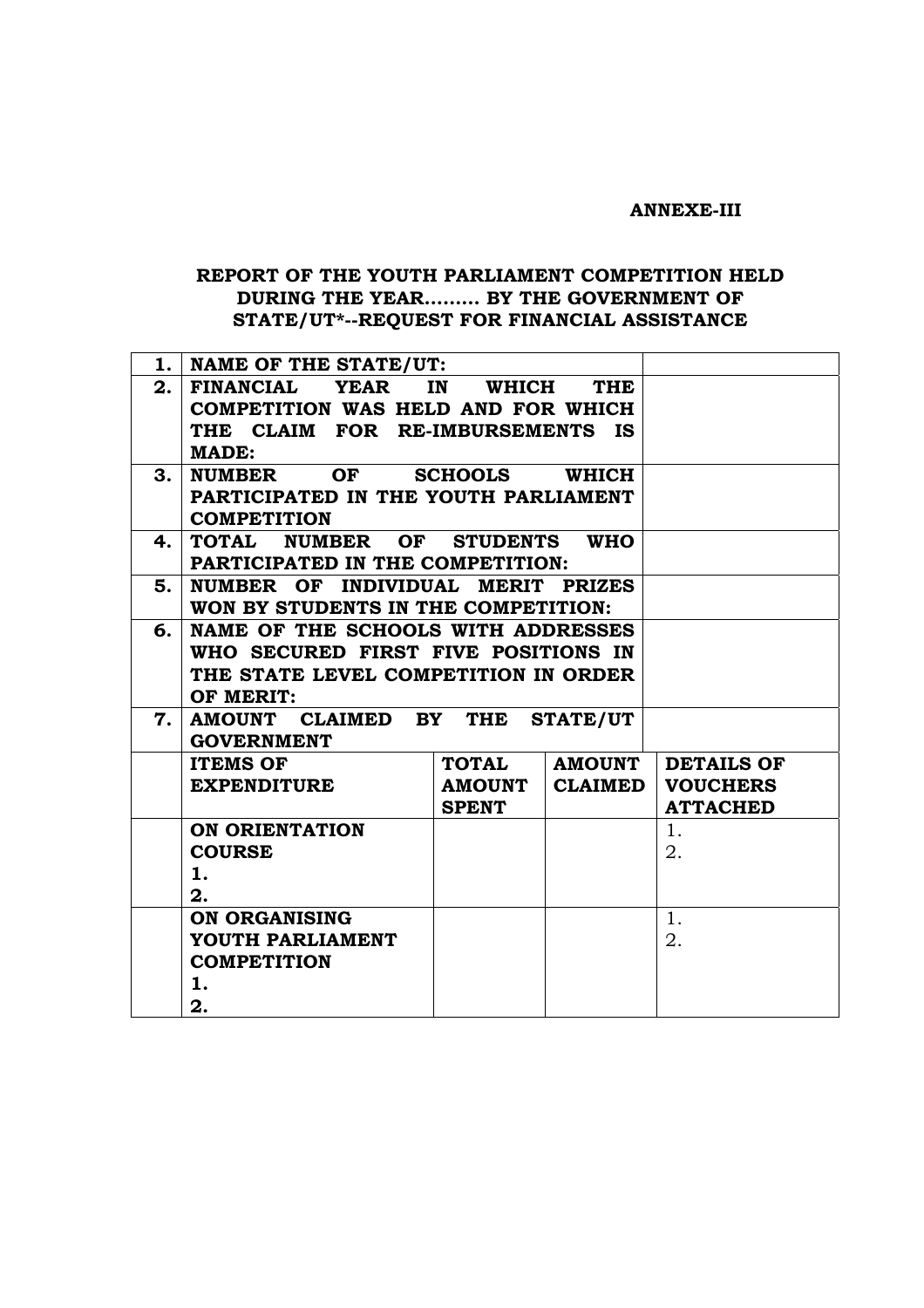|    | ON PRIZE<br><b>DISTRIBUTION</b><br><b>FUNCTION</b> |  |  | 2. |  |
|----|----------------------------------------------------|--|--|----|--|
|    | 2.                                                 |  |  |    |  |
|    | DETAILS WITH INSTRUCTIONS IN WHOSE                 |  |  |    |  |
| 8. | <b>FAVOUR THE CHEQUE IS TO BE DRAWN</b>            |  |  |    |  |
|    | ALONG WITH NAME/ADDRESS/TEL.                       |  |  |    |  |
|    | <b>NOS.AND HEAD OF ACCOUNT</b>                     |  |  |    |  |

#### **(NAME) DESIGNATION**  (TO BE SIGNED BY AN OFFICER NOT BELOW THE RANK OF DEPUTY SECRETARY) **STATE/UT GOVERNMENT ADDRESS TELEPHONE NO:/EMAIL. ID**

#### **N.B.**

**Orientation Course** means a course conducted by the nodal State/UT authority for benefit of teacher-in-charge/Education Officers of the Youth Parliament Competition. Expenses would be in the nature of literature/stationary distributed to the participants.

**Organising Youth Parliament Competition** means expenditure incurred for conducting the competition which may include expenses incurred for refreshments, transportation of participating students, prizes etc.

**Prize Distribution Function** means a function held for distributing prizes/shields to State level Prize winner etc, which may include expenses incurred for prizes in the form of books, mementos, certificates, shields etc. to the meritorious schools and students.

## **(Expenditure on TA/DA to teachers/officers should not be included in the claim for reimbursement.)**

**\***To be filled and sent by the State/UT Government on conclusion of the Youth Parliament Competition as per para 14 of the "Scheme of Financial Assistance to States/UTs" for re-imbursement on expenses incurred for the Competition.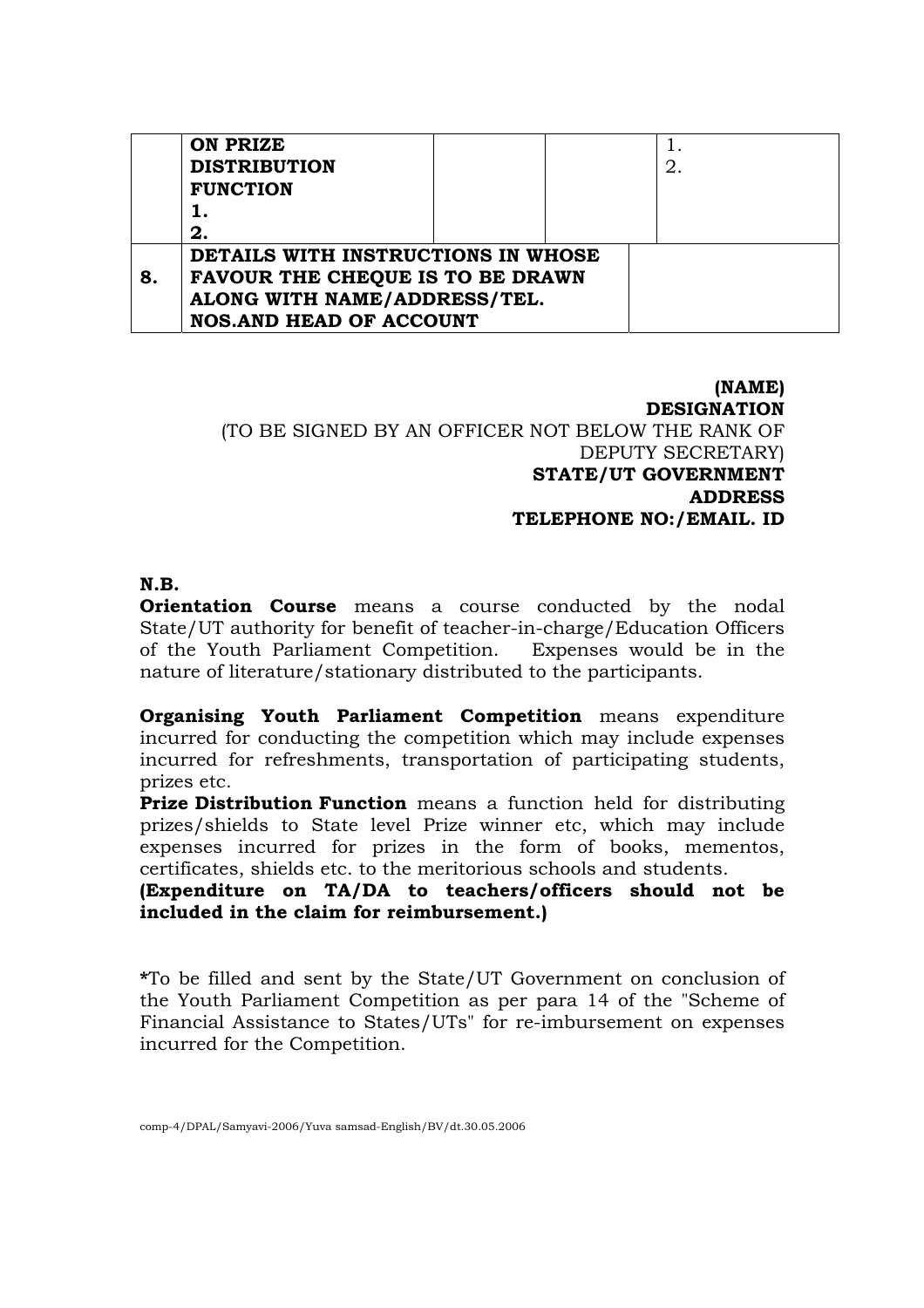#### ಕರ್ನಾಟಕ ಸರ್ಕಾರದ ನಡವಳಿಗಳು

- ವಿಷಯ: ರಾಜ್ಯಗಳು/ಕೇಂದಾಡಳಿತ ಪದೇಶಗಳಲ್ಲಿನ ಮಾನ್ಯತೆ ಪಡೆದ ಪೌಢ ಶಾಲೆಗಳಲ್ಲಿ ಯುವ ಸಂಸತ್ ಸ್ಪರ್ಧೆಯನ್ನು ವ್ಯವಸ್ಥೆಗೊಳಿಸುವುದಕ್ಕಾಗಿ ರಾಜ್ಯ ಸರ್ಕಾರಗಳು/ಕೇಂದಾಡಳಿತ ಪದೇಶಗಳಿಗೆ ಹಣಕಾಸು ನೆರವು ಯೋಜನೆ.
- ಓದಲಾಗಿದೆ: (1) ಸರ್ಕಾರದ ಆದೇಶ ಸಂಖ್ಯೆ:ಸಂವ್ನಶಾಇ 6 ಸಂವ್ಯವಿ 97, ದಿನಾಂಕ: 9.10.2002.
	- (2) ಸರ್ಕಾರದ ಆದೇಶ ಸಂಖ್ಯೆ:ಸಂವ್ಯಶಾಇ 150 ಆಡಳಿತ 2002, ¢£ÁAPÀ:11.11.2002.
	- (3) ಕೇಂದ<sub>್ಗ</sub> ಸರ್ಕಾರದ ಸಂಸದೀಯ ವ್ಯವಹಾರಗಳ ಸಚಿವಾಲಯದ  $\vec{v}$ ತ ಸಂಖ್ಯೆ:ಎಫ್.2(2).2005–ಆರ್ ಅಂಡ್ ಸಿ,ದಿನಾಂಕ: 7.2.2006.

#### <u>ಪಸ್ತಾವನೆ:</u>

ಮೇಲೆ (1)ರಲ್ಲಿ ಓದಲಾಗಿರುವ ಸರ್ಕಾರಿ ಆದೇಶದಲ್ಲಿ ಕರ್ನಾಟಕ ರಾಜ್ಯದಲ್ಲಿ ಪೌಢ <u>ಶಾಲೆಗಳಲ್ಲಿ ವ್ಯಾಸಂಗ<sup>ಿ</sup> ಮಾಡುತ್ತಿರುವ ವಿದ್ಯಾರ್ಥಿಗಳಿಗೆ ನಡೆಸುವ ಯುವ ಸಂಸತ್ ಸ್ಪರ್ಧೆ</u> ನಿಯಮಗಳು, 1999ನ್ನು ಹೊರಡಿಸಲಾಗಿದೆ.

ಮೇಲೆ (2)ರಲ್ಲಿ ಓದಲಾಗಿರುವ ಸರ್ಕಾರಿ ಆದೇಶದಲ್ಲಿ ಕರ್ನಾಟಕ ರಾಜ್ಯದಲ್ಲಿ ಪೌಢ ಶಾಲೆಗಳಲ್ಲಿ ವ್ಯಾಸಂಗ ಮಾಡುತ್ತಿರುವ ವಿದ್ಯಾರ್ಥಿಗಳಿಗೆ ನಡೆಸುವ ಯುವ ಸಂಸತ್ ಸ್ಪರ್ಧೆ (ತಿದ್ದುಪಡಿ)  $\alpha$ ನುಮಗಳು, 2002ನ್ನು ಹೊರಡಿಸಲಾಗಿದೆ.

ಮೇಲೆ (3)ರಲ್ಲಿ ಓದಲಾಗಿರುವ ಕೇಂದ ಸರ್ಕಾರದ ಪತದಲ್ಲಿ 2005ರ ಫೆಬವರಿ 4–5ನೇ ದಿನಾಂಕಗಳಂದು ಹೈದರಾಬಾದ್ ನಲ್ಲಿ ನಡೆದ 13ನೇ ಅಖಿಲ<sup>್</sup>ಭಾರತ ಸಚೇತಕರ ಸಮ್ಮೇಳನವು, ಸಂಸದೀಯ ವ್ಯವಹಾರಗಳ ಮಂತಾಲಯವು ಪಸ್ತುತ ಒದಗಿಸುತ್ತಿರುವ ಹಣಕಾಸು ನೆರವಿನ ಪಮಾಣವನ್ನು ಒಂದು ಲಕ್ಷ ರೂಪಾಯಗಳಿಂದ ಮೂರು ಲಕ್ಷ ರೂಪಾಯಿಗಳಿಗೆ ಹೆಚ್ಚಿಸತಕ್ಕದ್ದೆಂದು <u>ಇ</u>ತರೆ ವಿಷಯಗಳ ಜೊತೆಯಲ್ಲಿ ಶಿಫಾರಸ್ಸು ಮಾಡಿದೆ. ಸದರಿ ಶಿಫಾರಸ್ಪನ್ನು ಭಾರತ ಸರ್ಕಾರವು ಪರಿಶೀಲಿಸಿ 2005–06ರ ಶೈಕ್ಷಣಿಕ ವರ್ಷದಿಂದ ಹಣಕಾಸು ನೆರವನ್ನು ವಾರ್ಷಿಕ ಎರಡು ಲಕ್ಷ ರೂಪಾಯಿಗಳಿಗೆ ಹೆಚ್ಚಿಸಲು <sup>ಪ್ರ</sup>ಚರ್ಮನಿಸಿದೆ ಮತ್ತು ಹಣಕಾಸು ನೆರವಿನ ಯೋಜನೆಯ ಒಂದು ಪತಿಯನ್ನು ಲಗತ್ತಿಸಿ ಕಳುಹಿಸಿ ಕೊಟ್ಟಿರುತ್ತದೆ. ಪಸ್ತುತ ಜಾರಿಯಲ್ಲಿರುವ ನಿಯಮಗಳು ಕೇಂದ  $\vec{a}$ ಸರ್ಕಾರವು ಒದಗಿಸಿರುವ ಹಣಕಾಸು ಯೋಜನೆಯ ಮಾರ್ಗಸೂಚಿಗಳಿಗೆ ವ್ಯತಿರಿಕ್ತವಾಗಿರುವುದರಿಂದ ಜಾರಿಯಲ್ಲಿರುವ ನಿಯಮಗಳನ್ನು ನಿರಸನಗೊಳಿಸಿ ಕೇಂದಸರ್ಕಾರದ ಮಾರ್ಗಸೂಚಿಯಂತೆ ಯುವ ಸಂಸತ್ ಸ್ಪರ್ಧೆಗಳನ್ನು ನಡೆಸಲು ನಿರ್ಧರಿಸಲಾಗಿದೆ. ಆದ್ದರಿಂದ ಈ ಆದೇಶ.

#### <u>ಸರ್ಕಾರಿ ಆದೇಶ ಸಂಖ್ಯೆ:ಸಂವ್ಮಶಾಇ 11 ಸಂವ್ಮವಿ 2006, ಬೆಂಗಳೂರು, ದಿನಾಂಕ:19.05.2006</u>

ಕರ್ನಾಟಕ ರಾಜ್ಯದಲ್ಲಿ ಪೌಢ ಶಾಲೆಗಳಲ್ಲಿ ವ್ಯಾಸಂಗ ಮಾಡುತ್ತಿರುವ ವಿದ್ಯಾರ್ಥಿಗಳಿಗೆ ನಡೆಸುವ ಯುವ ಸಂಸತ್ ಸ್ಪರ್ಧೆ ನಿಯಮಗಳು, 1999ನ್ನು ತಕ್ಷಣದಿಂದ ಜಾರಿಗೆ ಬರುವಂತೆ ವಿರಸನಗೊಳಿಸಲಾಗಿದೆ ಹಾಗೂ ಸಂಸದೀಯ ವ್ಯವಹಾರಗಳ ಮಂತಾಲಯ, ಭಾರತ ಸರ್ಕಾರ ಇವರ ಪತ ಸಂಖ್ಯೆಎಫ್ 2(2) 2005–ಆರ್ ಸಿ, ದಿನಾಂಕ:7.2.2006 ಹಾಗೂ ಇದರೊಂದಿಗೆ ಲಗತ್ತಿಸಿರುವ  $\Delta$ ಯವ ಸಂಸತ್ ಸ್ಪರ್ಧೆಗಳನ್ನು ನಡೆಸುವುದಕ್ಕಾಗಿ ರಾಜ್ಯಗಳು/ ಕೇಂದಾಡಳಿತ ಪದೇಶಗಳಿಗೆ ಹಣಕಾಸಿನ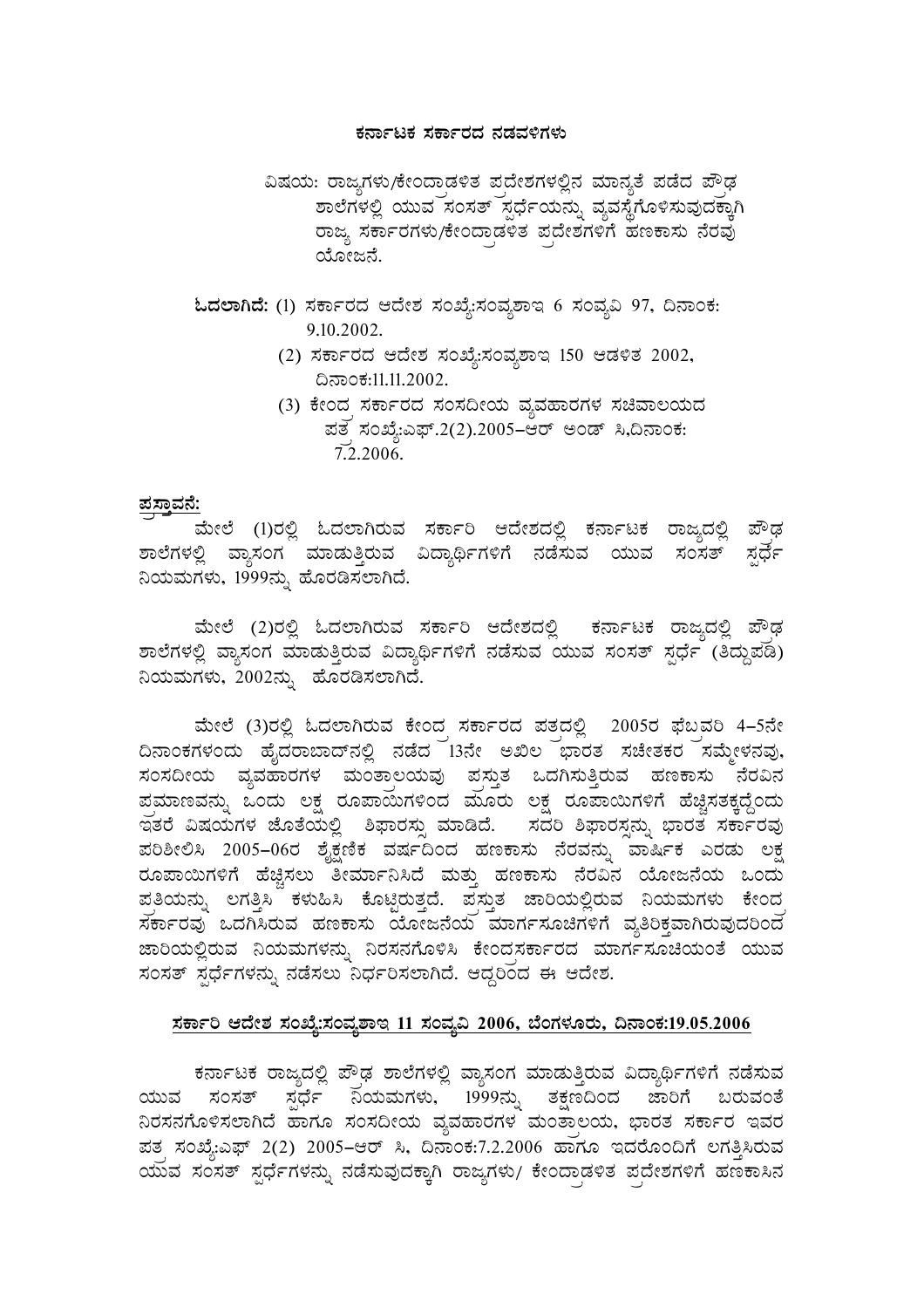<u>ನೆರವು ಯೋಜನೆ 2006ನ್ನು (ಅನುಬಂಧದಲ್ಲಿ ಲಗತ್ತಿಸಿ) ತಕ್ಷಣದಿಂದ ಜಾರಿಗೆ ಬರುವಂತೆ ಕರ್ನಾಟಕ</u> ರಾಜ್ಯದಲ್ಲಿ ಜಾರಿ ಗೊಳಿಸಲು ಆದೇಶಿಸಿದೆ.

ಕರ್ನಾಟಕ ರಾಜ್ಯಪಾಲರ ಆಜ್ಞಾನುಸಾರ<br>ಮತ್ತು ಅವರ ಹೆಸರಿನಲ್ಲಿ, Ì.

# ≯ಸಹಿ/–<br>ಸಹಾಯಕ ಪಾರೂಪಕಾರ ಮತ್ತು ಪದನಿಮಿತ್ತ<br>, ಸರ್ಕಾರದ ಉಪ ಕಾರ್ಯದರ್ಶಿ, ಸಂಸದೀಯ ವ್ಯವಹಾರಗಳು ಮತ್ತು ಶಾಸನ ರಚನೆ ಇಲಾಖೆ.

ಗೆ,

- 1. ಸರ್ಕಾರದ ಮುಖ್ಯ ಕಾರ್ಯದರ್ಶಿ : ಅಪರ ಮುಖ್ಯ ಕಾರ್ಯದರ್ಶಿ.
- 2. ಮಹಾಲೇಖಪಾಲರು, ಕರ್ನಾಟಕ, ಬೆಂಗಳೂರು (ಆಡಿಟ್ ಮತ್ತು ಅಕೌಂಟ್)
- 3. ಸರ್ಕಾರದ ಪ್ರಧಾನ ಕಾರ್ಯದರ್ಶಿ, ಸಿಬ್ಬಂದಿ ಮತ್ತು ಆಡಳಿತ ಸುಧಾರಣೆ ಇಲಾಖೆ.
- 4. ಸರ್ಕಾರದ ¯ ಪ್ರಧಾನ ಕಾರ್ಯದರ್ಶಿ, ಶಿಕ್ಷಣ ಇಲಾಖೆ (ಪಾಥಮಿಕ ಮತ್ತು ಪೌಢ ಶಿಕ್ಷಣ) ಬೆಂಗಳೂರು.
- 5. ಪೆಧಾನ ಕಾರ್ಯದರ್ಶಿ, ಕರ್ನಾಟಕ ವಿಧಾನಮಂಡಲ, ವಿಧಾನ ಸೌಧ, ಬೆಂಗಳೂರು.
- 6. ಮಾನ್ಯ ಪಾಥಮಿಕ ಮತ್ತು ಪೌಢ ಶಿಕ್ಷಣ, ಕಾನೂನು, ನ್ಯಾಯ ಮತ್ತು ಮಾನವ ಹಕ್ಕುಗಳು ಹಾಗೂ ಸರಸದೀಯ ವ್ಯವಹಾರಗಳ ಸಚಿವರ ಆಪ್ತ ಕಾರ್ಯದರ್ಶಿಯವರಿಗೆ.
- 7. ನಿರ್ದೇಶಕರು, ರಾಜ್ಯ ಶಿಕ್ಷಣ ಸಂಶೋಧನೆ ಮತ್ತು ತರಬೇತಿ ನಿರ್ದೇಶನಾಲಯ, ನಂ.4.,100 ಷೀಟ್ ರಿಂಗ್ ರೋಡ್, (ಕೆ.ಎಸ್.ಹಾಸ್ಪೆಟಲ್ ಪಕ್ಕದಲ್ಲಿ) ಹೊಸಕೆರೆಹಳ್ಳಿ,ಬೆಂಗಳೂರು.– 560 085.
- 8. ಸರ್ಕಾರದ ಅದೀನ ಕಾರ್ಯದರ್ಶಿ, ಆರ್ಥಿಕ ಇಲಾಖೆ (ವೆಚ್ಚ–4), ವಿಧಾನ ಸೌಧ, ಬೆಂಗಳೂರು.
- 9. ಸಂಕಲನಕಾರರು, ಸರ್ಕಾರಿ ಮುದಣಾಲಯ ಇವರಿಗೆ ಕರ್ನಾಟಕ ರಾಜ್ಯ ಪತದಲ್ಲಿ ಪಕಟಿಸಲು.
- 10. ಶಾಖಾ ರಕ್ಷಾ ಕಡತ.
- 11. ಹೆಚ್ಚುವರಿ ಪ<sup>್ರ</sup>ತಿ.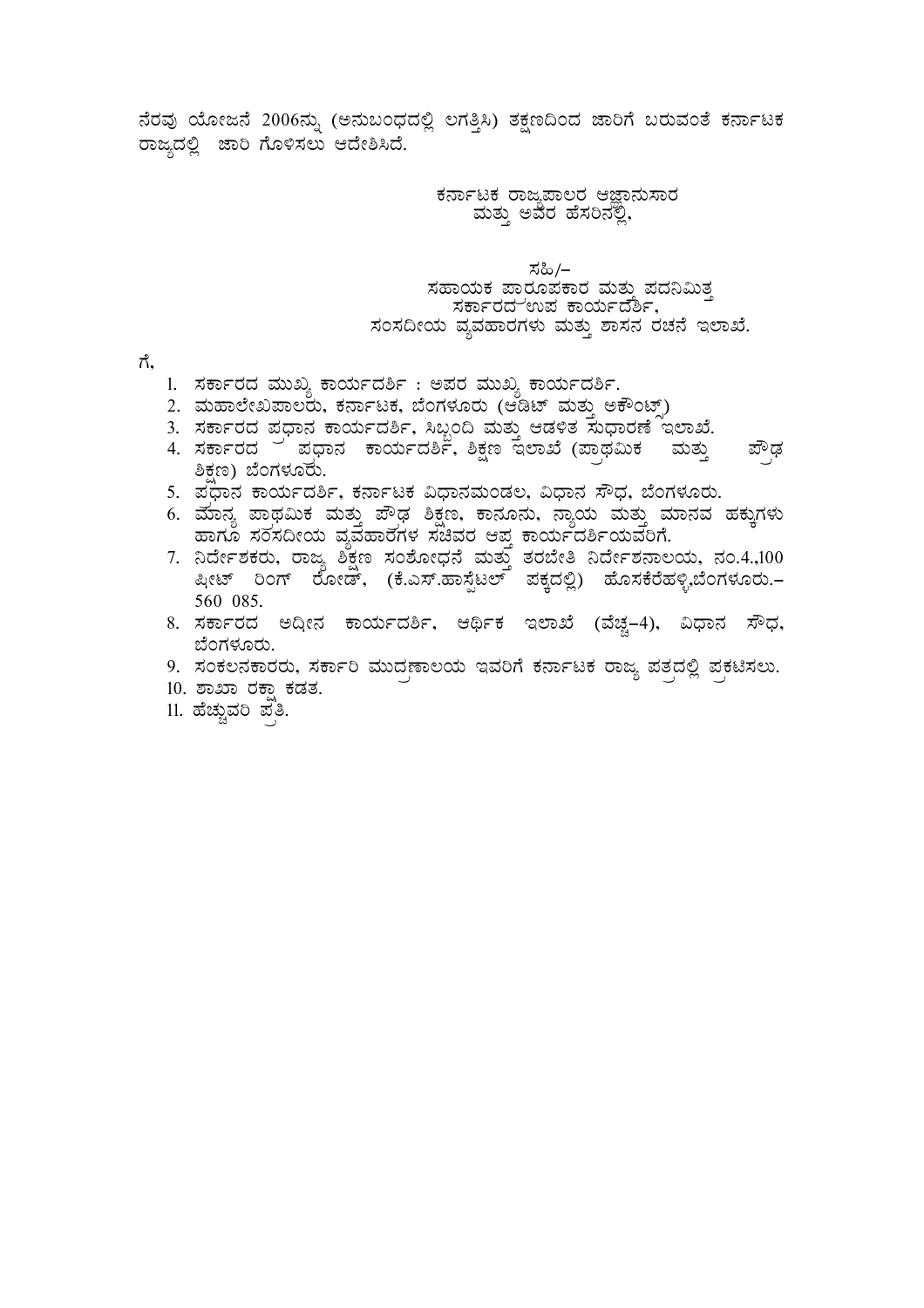## <u>ಸಂಖ್ಯೆ: ಎಫ್ 2(2) 2005–ಆರ್ ಸಿ.</u> ಭಾರತ ಸರ್ಕಾರ <u>ಸಂಸದೀಯ ವ್ಯವಹಾರಗಳ ಮಂತಾಲಯ</u>

98, ಸಂಸತ್ ಭವನ,<br>ಹೊಸದೆಹಲಿ–110001 ¢£ÁAPÀ 7-2-2006. EªÀjUÉ,

ಮಾನ್ಯ ಮುಖ್ಯ ಕಾರ್ಯದರ್ಶಿಗಳು,<br>ಕರ್ನಾಟಕ ಸರ್ಕಾರ.

ಮಾನ್ಯರೆ,

ಮಾನ್ಯತೆ ಪಡೆದ ಪೌಢ ಶಾಲೆಗಳಲ್ಲಿ ಯುವ ಸಂಸತ್ ಸ್ಪರ್ಧೆಗಳನ್ನು ನಡೆಸುವುದಕ್ಕಾಗಿ ರಾಜ್ಯಗಳಿಗೆ/ಕೇಂದಾಡಳಿತ ಪದೇಶಗಳಿಗೆ ಭಾರತ ಸರ್ಕಾರದ <sup>ಪ</sup>ಸಂಸದೀಯ ವ್ಯವಹಾರಗಳ ಮಂತಾಲಯವು ಹಣಕಾಸು ನೆರವನ್ನು ಒದಗಿಸುತ್ತಾ ಇದೆ. 2005ರ ಫೆಬ್ರವರಿ 4–5 ನೇ <u>ದಿನಾಂಕಗಳಂದು ಹೈದರಾಬಾದ್*ನಲ್ಲಿ ನಡೆದ 13ನೇ* ಅಖಿಲ ಭಾರತ ಸಚೇತಕರ ಪಮ್ಮೇಳನವು,</u> ಸಂಸದೀಯ ವ್ಯವಹಾರಗಳ ಮಂತಾಲಯವು ಈಗ ಒದಗಿಸುತ್ತಿರುವ ಹಣಕಾಸು ನೆರವಿನ ಹಮಾಣವನ್ನು ಒಂದು ಲಕ್ಷ ರೂಪಾಯಗಳಿಂದ ಮೂರು ಲಕ್ಷ ರೂಪಾಯಿಗಳಿಗೆ ಹೆಚ್ಚಿಸತಕ್ಕದ್ದೆಂದು ಇತರೆ ವಿಷಯಗಳ ಜೊತೆಯಲ್ಲಿ ಶಿಫಾರಸ್ಸು ಮಾಡಿತ್ತು. ಈ ವಿಷಯವನ್ನು ಭಾರತ ಸರ್ಕಾರವು ಹರಿಶೀಲಿಸಿದೆ ಮತ್ತು 2005-06ರ ಪಸಕ್ತ ವರ್ಷದಿಂದ ಸದರಿ ಹಣಕಾಸು ನೆರವನ್ನು ವಾರ್ಷಿಕ ಎರಡು ಲಕ್ಷ ರೂಪಾಯಿಗಳಿಗೆ ಹೆಚ್ಚಿಸಲು ತೀರ್ಮಾನಿಸಿದೆ, ಎಂಬ ಅಂಶವನ್ನು ತಮಗೆ ತಿಳಿಸಲು ನಾನು ನಿರ್ದೇಶಿತನಾಗಿದ್ದೇನೆ.

2. ಹಣಕಾಸು ನೆರವಿನ ಯೋಜನೆಯ ಒಂದು ಪ್ರತಿಯನ್ನು ಇದರೊಂದಿಗೆ ಲಗತ್ತಿಸಲಾಗಿದೆ.  $\bar{\rm z}$ ಧೆ೯ಗಳನ್ನು ನಡೆಸುವಲ್ಲಿ ವಹಿಸಲಾದ ವೆಚ್ಚಗಳನ್ನು ತುಂಬಿಕೊಡುವುದಕ್ಕಾಗಿ ಪಸ್ತಾವಗಳನ್ನು  $\Delta \Omega$ ಯೋಜನೆಯ ಅನುಸೂಚಿ III– ರಲ್ಲಿ ನಿರ್ದಿಷ್ಟಪಡಿಸಲಾದ ನಮೂನೆಯಲ್ಲಿ ಮಾತ್ರವೇ ಈ ಮಂತಾಲಯಕ್ಕೆ ಕಳುಹಿಸಬಹುದಾಗಿದೆ. ಇದರಿಂದ ಈ ಮಂತಾಲಯವು ಕ್ಷೇಮುಗಳ ಬಗ್ಗೆ ಶೀಘವಾಗಿ ಕಮ ಕೈಗೊಳ್ಳಲು ಸಾಧ್ಯವಾಗುತ್ತದೆ.

ತಮ್ಮ ವಿಶ್ವಾಸಿ,

 ¸À»/- (ಶೀಮತಿ.ಸಂತೋಷ್ ಪಭಾ) ಭಾರತ ಸರ್ಕಾರದ ಉಪ ಕಾರ್ಯದರ್ಶಿ, ದೂರವಾಣಿ:23034761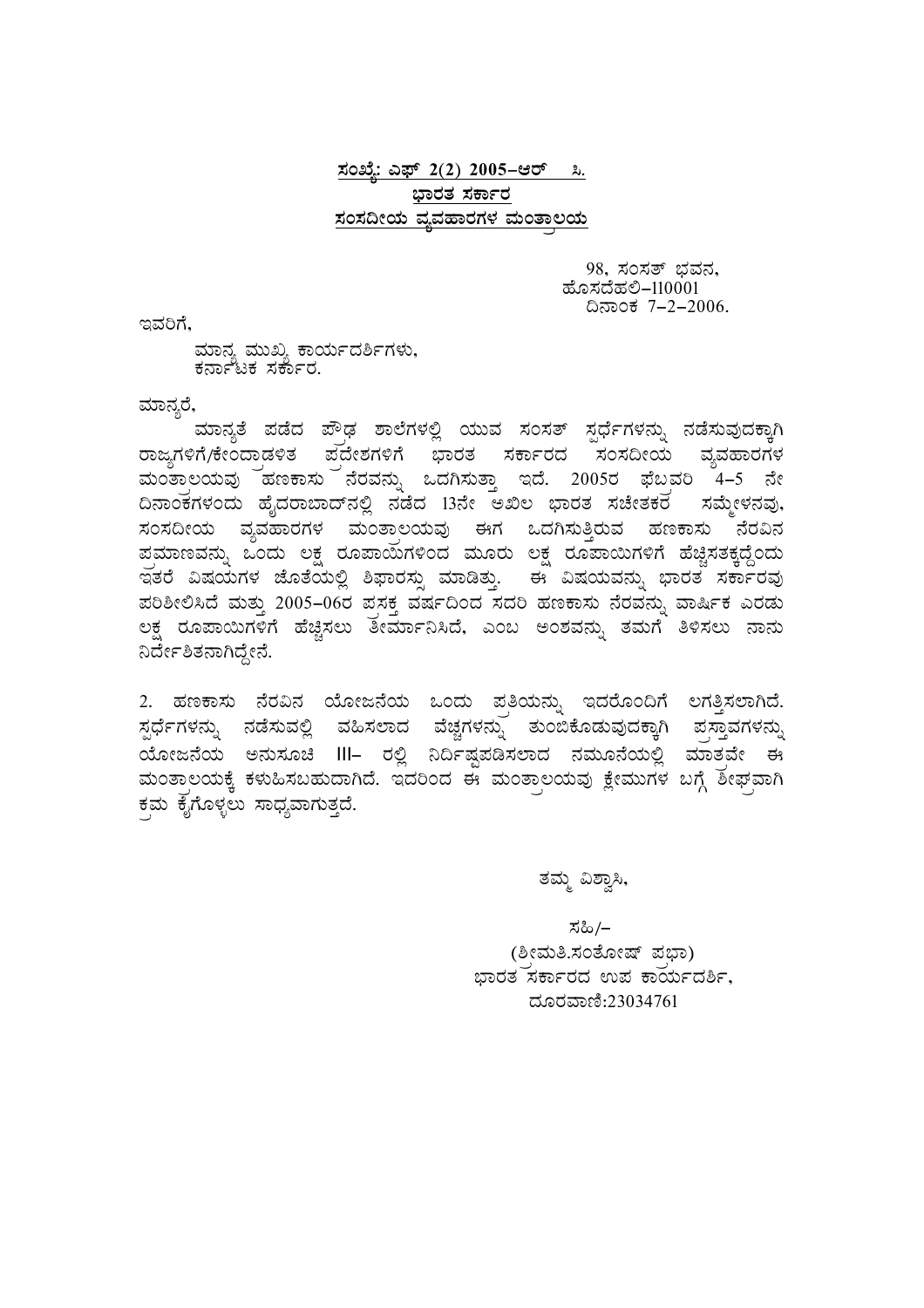# ಯುವ ಸಂಸತ್ ಸ್ಪರ್ಧೆಗಳನ್ನು ನಡೆಸುವುದಕ್ಕಾಗಿ ರಾಜ್ಯಗಳು/ **PÉÃAzÁçqÀ½vÀ ¥ÀçzÉñÀUÀ½UÉ ºÀtPÁ¹£À £ÉgÀªÀÅ AiÉÆÃd£É**

ಸಂಸದೀಯ ವ್ಯವಹಾರಗಳ ಮಂತ್ರಾಲಯ ಭಾರತ ಸರ<mark>್ಕಾ</mark>ರ

2006

===============================================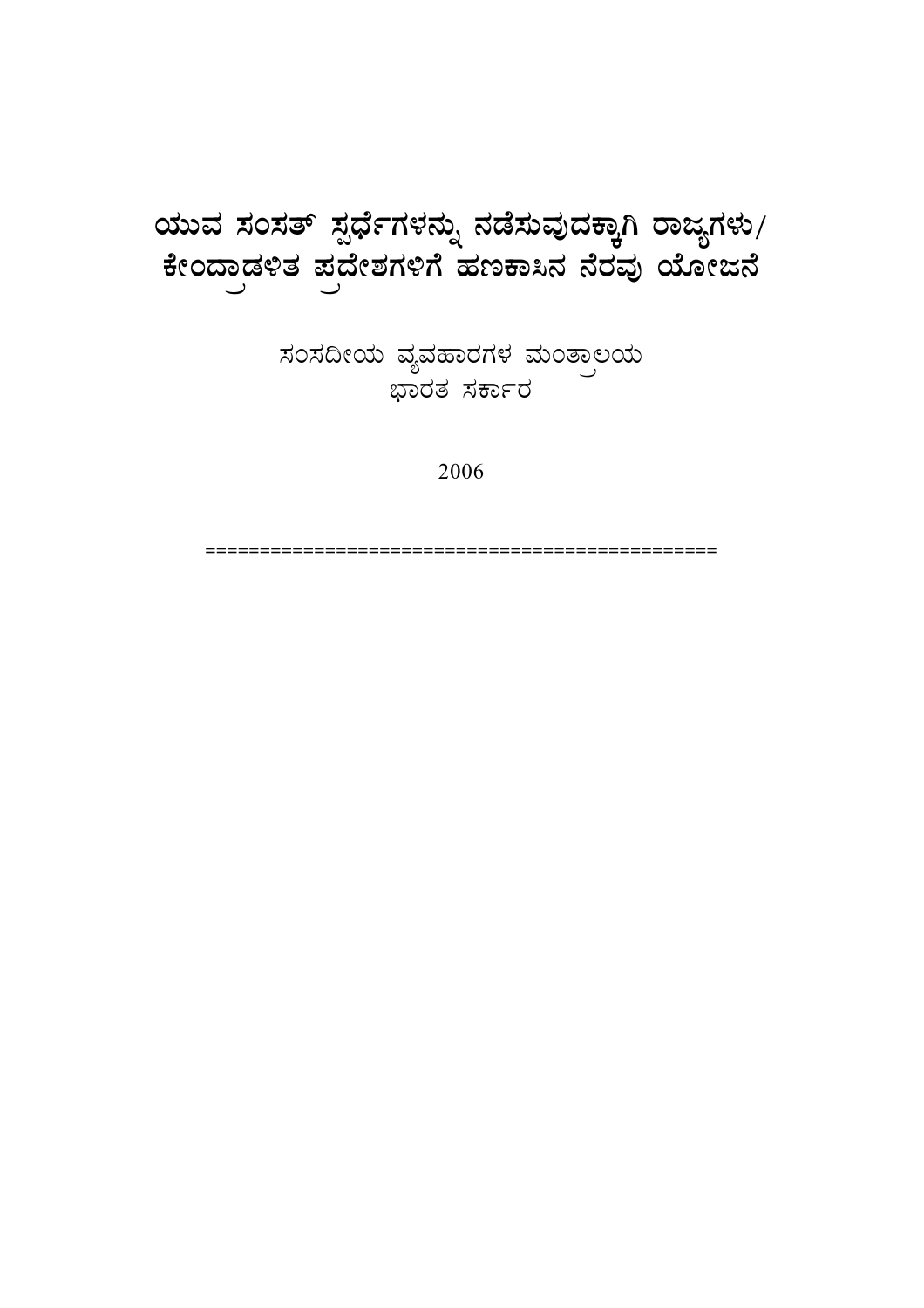## <u>ರಾಜ್ಯಗಳು/ಕೇಂದಾಡಳಿತ ಪದೇಶಗಳಲ್ಲಿನ ಮಾನ್ನತೆ ಪಡೆದ ಪೌಢ ಶಾಲೆಗಳಲ್ಲಿ ಯುವ ಸಂಸತ್</u> <u>ಸ್ವರ್ಧೆಯನ್ನು ವ್ಯವಸ್ಥೆಗೊಳಿಸುವುದಕ್ಕಾಗಿ ರಾಜ್ಯ ಸರ್ಕಾರಗಳು /ಕೇಂದಾಡಳಿತ ಪದೇಶಗಳಿಗೆ ಹಣಕಾಸು</u> **£ÉgÀªÀÅ AiÉÆÃd£É.**

#### **¦ÃpPÉ**

......

ಶೈಕ್ಷಣಿಕ ಸಂಸ್ಥೆಗಳಲ್ಲಿ ಯುವ ಸಂಸತ್ ಸ್ಪರ್ಧೆಗಳನ್ನು ಏರ್ಪಡಿಸಿ ನಡೆಸುವ ಪರಿಕಲ್ಪನೆ 1962 ರಲ್ಲಿ ಮುಂಬಯಿಯಲ್ಲಿ ನಡೆದ ನಾಲ್ಕನೇ ಅಖಿಲ ಭಾರತ ಸಚೇತಕರ ಸಮ್ಮೇಳನದಲ್ಲಿ ರೂಪ ತಳೆಯಿತು. ಸದರಿ ಸಮ್ಮೇಳನದಲ್ಲಿ ಇತರೆ ವಿಷಯಗಳ ಜೊತೆಗೆ ಈ ಮುಂದಿನ ಶಿಫಾರಸ್ಸುಗಳನ್ನು ಮಾಡಲಾಯಿತು:–

"ಈ ಸಮಿತಿಯು, ಶೈಕ್ಷಣಿಕ ಸಂಸ್ಥೆಗಳಲ್ಲಿ ಮತ್ತು ಗಾಮೀಣ ಪದೇಶಗಳಲ್ಲಿ, ಪಂಚಾಯತಿಗಳ ಮೂಲಕ ಅಣಕು ಸಂಸತ್ ಕಾರ್ಯಕ್ರಮಗಳನ್ನು ನಡೆಸಲು ಸರ್ಕಾರವು ಮೋತ್ಸಾಹಿಸತಕ್ಕದ್ದೆಂದು ಶಿಫಾರಸು ಮಾಡುತದೆ".

ಮೇಲ್ತಂಡ ಶಿಫಾರಸುಗಳನ್ನು 1966 ರಲ್ಲಿ ಬೆಂಗಳೂರಿನಲ್ಲಿ ನಡೆದ ಐದನೇ ಅಖಿಲ ಭಾರತ ಸಚೇತಕರ ಸಮ್ಮೇಳನವು ಈ ಮುಂದೆ ಹೇಳಿರುವಂತೆ ಪುನರುಚ್ಛರಿಸಿತು:–

"ಮುಂಬಯಿಯಲ್ಲಿ ನಡೆದ ನಾಲ್ಕನೇ ಅಖಿಲ ಭಾರತ ಸಚೇತಕರ ಸಮ್ಮೇಳನವು, ಜನಪತಿನಿದಿ ಸಂಸ್ಥೆಗಳ ಪಾತ್ರದ ಬಗ್ಗೆ ಅರಿವು ಮೂಡಿಸಲು ಗಾಮ ಪಂಚಾಯತಿಗಳಲ್ಲಿ ಅಣಕು ಸಂಸತ್ ಕಾರ್ಯಕಮಗಳನ್ನು ನಡೆಸಬೇಕೆಂದು ಶಿಫಾರಸು ಮಾಡಿತ್ತು. ಈ ಶಿಫಾರಸುಗಳನ್ನು ಕೆಲವು ರಾಜ್ಯಗಳಲ್ಲಿ ಜಾರಿಗೆ ತಂದಿರುವುದಿಲ್ಲ ಎಂಬುದನ್ನು ಈ ಸಮ್ಮೇಳನವು ಗಮನಿಸಿದೆ. ಸಮ್ಮೇಳನವು, ಸಂಬಂಧಪಟ್ಟ ರಾಜ್ಯ ಸರ್ಕಾರಗಳು ತಮ್ಮ ತೀರ್ಮಾನಗಳನ್ನು ಮರುಪರಿಶೀಲಿಸುವಂತೆ ಅವುಗಳ ಮನವೊಲಿಸಬೇಕೆಂದು ಮನರುಚ್ಚರಿಸುತ್ತದೆ."

ಮೇಲ್ಕಂಡ ಶಿಫಾರಸುಗಳಿಗನುಸಾರ, ಸಂಸದೀಯ ವ್ಯವಹಾರಗಳ ಮಂತಾಲಯವು ಅಣಕು ಸಂಸತ್ (ಈಗ ಯುವ ಸಂಸತ್) ಸ್ಪರ್ಧೆಯ ಯೋಜನೆಯ ವಿವರಗಳನ್ನು ತಯಾರಿಸಿತು ಮತ್ತು ಅದನ್ನು ಪಾಯೋಗಿಕ ರೂಪದಲ್ಲಿ <sup>~</sup>ನಡೆಸುವ ಉದ್ದೇಶದಿಂದ ದೆಹಲಿಯ ಪೌಢ ಶಾಲೆಗಳಲ್ಲಿ  $\vec{z}$ ನ್ಲೆಗಳನ್ನು ಪಾರಂಬಿಸಲು ತೀರ್ಮಾನಿಸಿತು.  $1967$  ರಲ್ಲಿ ಸಿಮ್ಲಾದಲ್ಲಿ ಮತ್ತು 1969 ರಲ್ಲಿ ಹುದಾಸಿನಲ್ಲಿ ಕಮವಾಗಿ ನಡೆದ ಆರು ಮತ್ತು ಏಳನೇ ಅಖಿಲಭಾರತ ಸಚೇತಕರ ಸಮ್ಮೇಳನದಲ್ಲಿ ಈ ಮುಂದಿನ ಶಿಫಾರಸ್ಸುಗಳನ್ನು ಮಾಡಲಾಯಿತು:–

"ದೆಹಲಿಯ ಶಾಲೆಗಳಲ್ಲಿ "ಯುವ ಸಂಸತ್" ಕಾರ್ಯಕಮವನ್ನು ನಡೆಸುವಲ್ಲಿ ಸಂಸದೀಯ ವ್ಯವಹಾರಗಳ ಮಂತಾಲಯದ ಉತ್ತಮ ಕಾರ್ಯವನ್ನು ಪಶಂಸಿಸುತ್ತಾ, ಉಳಿದ ರಾಜ್ಯಗಳು ಸಹ ತಮ್ಮ ಿಮ್ಮ ರಾಜ್ಯಗಳಲ್ಲಿ ಯೋಜನೆಯನ್ನು ಅಳವಡಿಸಲು `ವ್ಯವಸ್ಥೆಯನ್ನು ಮಾಡತಕ್ಕದ್ದೆಂದು ಸಮ್ಮೇಳನವು ಆಗಹಪೂರ್ವಕವಾಗಿ ಶಿಫಾರಸು ಮಾಡುತ್ತದೆ. (6ನೇ ಅಖಿಲ ಭಾರತ ಸಚೇತಕರ ಸಮ್ಮೇಳನ)"

"ದೆಹಲಿಯ ಶಾಲೆಗಳಲ್ಲಿ 'ಅಣಕು ಸಂಸತ್' ಯೋಜನೆಯ ಯಶಸ್ತಿ ಅನುಷ್ಠಾನವನ್ನು ಹಾಗೂ ಪ್ರಮುಖ ಸಂಸದರು, ಪತಿಕಾ ಮಾಧ್ಯಮಗಳು ಮತ್ತು ಶಿಕ್ಷಣ ತಜ್ಞರಿಂದ ಆ ಬಗ್ಗೆ ಬಂದ ಎ್ಯಾಪಕ ಮೆಚ್ಚುಗೆಯನ್ನು ಗಮನದಲ್ಲಿಟ್ಟುಕೊಂಡು ಮತ್ತು ರಾಷ್ಟ್ರದಲ್ಲಿ ಸುಭದ ಸಂಸದೀಯ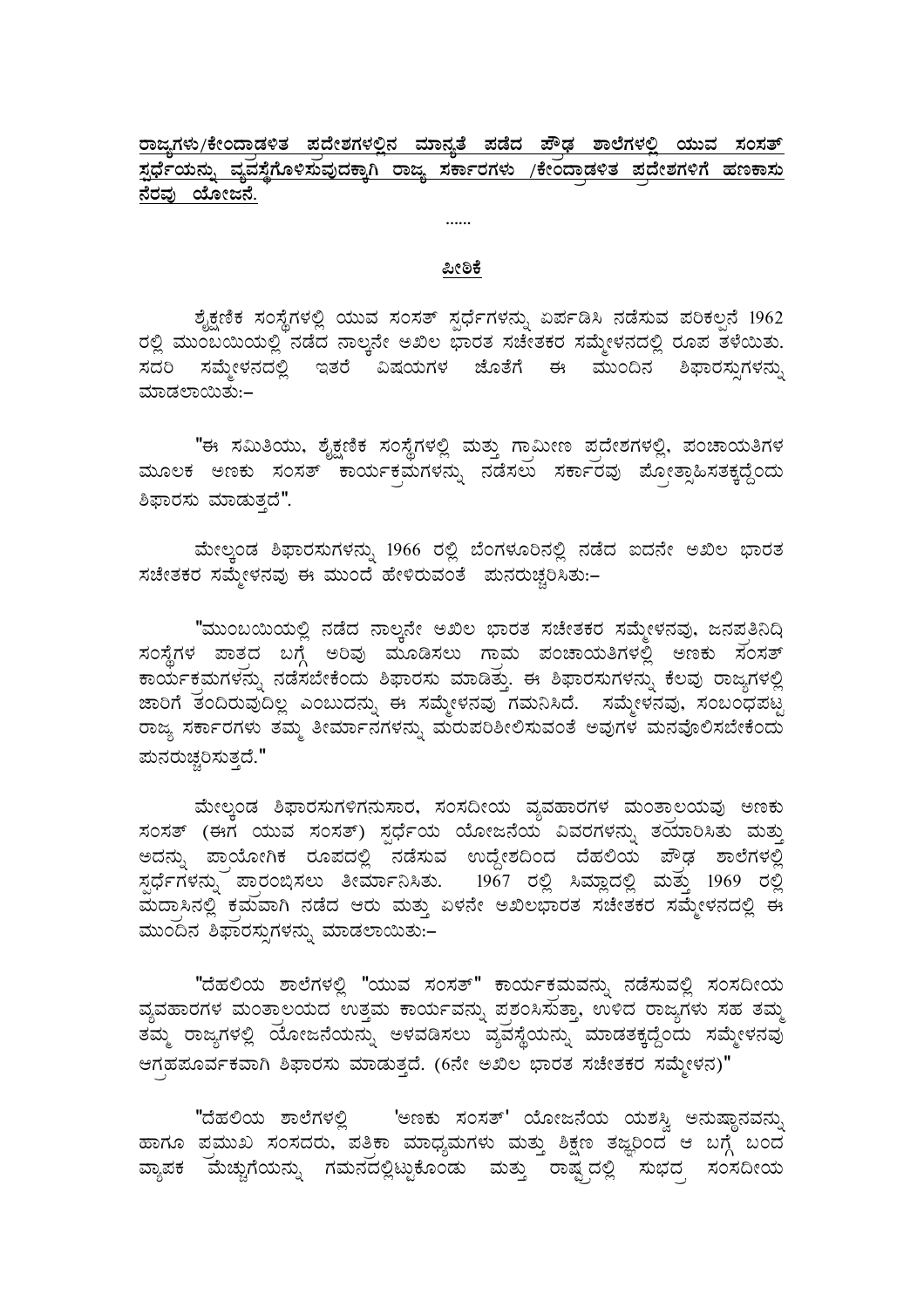ಹದ್ದತಿಯನ್ನು ಅನುಷ್ಠಾನಗೊಳಿಸುವ ಪೃಷ್ಟಿಯಿಂದ ಸಮ್ಮೇಳನವು ಈ ಮುಂದಿನ ಶಿಫಾರಸ್ಪುಗಳನ್ನು ಮಾಡುತ್ತದೆ.–

- (ಎ) ಸಂಸದೀಯ ವ್ಯವಹಾರಗಳ ಕೇಂದ ಮಂತಾಲಯವು ಅನುಸರಿಸಿದ ಮಾದರಿಯನ್ನೇ ಅನುಸರಿಸಿ ಎಲ್ಲಾ ರಾಜ್ಯಗಳು/ಕೇಂದಾಡಳಿತ ಪದೇಶಗಳು ತಮ್ಮ ತಮ್ಮ ghamaked and philo the checastical and the rad to real the control of the control of the control of the check o ಕ್ನೆಗೊಳ್ಳತಕ್ಕದ್ದು;
- (©) ¸ÀA¸À¢ÃAiÀÄ ªÀåªÀºÁgÀUÀ¼À PÉÃAzÀç ªÀÄAvÁç®AiÀĪÀÅ, CUÀvÀå«zÀÝ°è ºÀtPÁ¸ÀÄ ನೆರವನ್ನು ನೀಡುವ ಮೂಲಕ ಯೋಜನೆಯನ್ನು ಜಾರಿಗೆ ತರಲು ರಾಜ್ಯಗಳು/ಕೇಂದಾಡಳಿತ ಪದೇಶಗಳಿಗೆ ಎಲ್ಲಾ ಬಗೆಯ ಮೋತ್ಸಾಹಗಳನ್ನು ನೀಡತಕ್ಕದ್ದು; ಮತ್ತು
- (ಸಿ) ಸಂಸದೀಯ ವ್ಯವಹಾರಗಳ ಕೇಂದ<sub>್</sub>ದುಂತಾಲಯವು, ಯೋಜನೆಯನ್ನು ಈಗಾಗಲೇ ಜಾರಿಗೊಳಿಸಿರುವ ರಾಜ್ಯಗಳು/ಕೇಂದಾಡಳಿತ ಪದೇಶಗಳ ನಡುವೆ ಅಂತರ್ ರಾಜ್ಯ ಸ್ವರ್ಧೆಗಳನ್ನು ಸಹ ವ್ಯವಸ್ಥೆಗೊಳಿಸತಕ್ಕದ್ದು. (7ನೇ ಅಖಿಲ ಭಾರತ ಸಚೇತಕರ ಸಮ್ಮೇಳನ)"

7ನೇ ಅಖಿಲ ಭಾರತ ಸಚೇತಕರ ಸಮ್ಮೇಳನವು ಮಾಡಿದ ಮೇಲ್ತಂಡ ಶಿಫಾರಸುಗಳ (ಬಿ) ಭಾಗದ ಪಾಲನೆಯಲ್ಲಿ ಭಾರತ ಸರ್ಕಾರದ ಸಂಸದೀಯ ವ್ಯವಹಾರಗಳ ಮಂತಾಲಯವು, ರಾಜ್ಯಗಳು/ಕೇಂದಾಡಳಿತ ಪದೇಶಗಳಲ್ಲಿನ ಮಾನ್ಯತೆ ಪಡೆದ ಪೌಢ<sup>ಾ</sup>ಶಾಲೆಗಳಲ್ಲಿ ಯುವ ಸಂಸತ್ ಸ್ಪರ್ಧೆಯನ್ನು ವ್ಯವಸ್ಥೆಗೊಳಿಸುವುದಕ್ಕಾಗಿ – ರಾಜ್ಯ ಸರ್ಕಾರಗಳು/ಕೇಂದಾಡಳಿತ ಪ್ರದೇಶಗಳಿಗೆ ಹಣಕಾಸು ನೆರವು ನೀಡುವುದಕ್ಕಾಗಿ ಈ ಯೋಜನೆಯನ್ನು ರೂಪಿಸಿದೆ.

1. <u>ಯೋಜನೆಯ ಉದ್ದೇಶ</u>:– ಪಜಾಪಭುತ್ವದ ಬುನಾದಿಯನ್ನು ಭದಪಡಿಸುವ, ಶಿಸ್ತು, ಇತರರ ಅಭಿಪಾಯಗಳ ಬಗ್ಗೆ ತಾಳ್ಮೆ ಮುಂತಾದ ಆರೋಗ್ಯಕರ ಗುಣ ವಿಶೇಷಗಳನ್ನು ಮೈಗೂಡಿಸುವ ಮತ್ತು ಎದ್ಯಾರ್ಥಿ ಸಮುದಾಯದಲ್ಲಿ ಸಂಸತ್ ಕಾರ್ಯ ಕಲಾಪದ ಬಗ್ಗೆ ಅರಿವು ಮೂಡಿಸುವ ಉದ್ದೇಶದಿಂದ, ಭಾರತ ಸರ್ಕಾರದ ಸಂಸದೀಯ ವ್ಯವಹಾರಗಳ ಮಂತಾಲಯವು, ದೆಹಲಿಯಲ್ಲಿರುವ ಮಾನ್ಯತೆ ಪಡೆದ ಶಿಕ್ಷಣ ಸಂಸ್ಥೆಗಳಲ್ಲಿ – "ಯುವ ಸಂಸತ್" ನ ಸ್ಪರ್ಧೆಯಲ್ಲಿ ಭಾಗವಹಿಸಲಿಚ್ಛಿಸುವ ಮತ್ತು ದೆಹಲಿಯ ಎನ್ಸಿಟಿ ಸರ್ಕಾರದ ಶಿಕ್ಷಣ ನಿರ್ದೇಶನಾಲಯವು ಪಾಯೋಜಿಸಿದಂಥ ಶಾಲೆಗಳ ನಡುವೆ ಪತಿವರ್ಷ ಯುವ ಸಂಸತ್ ಸ್ಪರ್ಧೆ ನಡೆಸುತ್ತಾ ಬಂದಿದೆ. ರಾಜ್ಯ ಸರ್ಕಾರಗಳು/ಕೇಂದಾಡಳಿತ ಪ್ರದೇಶಗಳ ಸರ್ಕಾರಗಳು, ಇಂಥವೇ ಸ್ಪರ್ಧೆಗಳನ್ನು ತಮ್ಮ ಮಾನ್ಯತೆ ಪಡೆದ ಶಾಲೆಗಳಲ್ಲಿ ನಡೆಸಲು ಹಣಕಾಸು ನೆರವನ್ನು ನೀಡುವುದೇ ಈ ಯೋಜನೆಯ ಉದ್ದೇಶ.

2. **AiÉÆÃd£ÉAiÀÄ PÁAiÀiÁðZÀgÀuÉ**:- F AiÉÆÃd£ÉAiÀÄ£ÀÄß ¸ÀA§AzsÀ¥ÀlÖ gÁdå/PÉÃAzÁçqÀ½vÀ ಪ್ರದೇಶಗಳಲ್ಲಿನ ಶಿಕ್ಷಣ ನಿರ್ದೇಶಕರ ಸಹಯೋಗದೊಂದಿಗೆ ಸಂಬಂಧಪಟ್ಟ ರಾಜ್ಯದ/ಕೇಂದ್ರಾಡಳಿತ ಪ್ರದೇಶದ ಸರ್ಕಾರದ ಸಂಸದೀಯ ವ್ಯವಹಾರಗಳ ಇಲಾಖೆಯ ಮೂಲಕ ನಿರ್ವಹಿಸಲಾಗುವುದು. ಸಂಸದೀಯ ವ್ಯವಹಾರಗಳ ಇಲಾಖೆಯು ಇಲ್ಲದಿರುವ ರಾಜ್ಯ/ಕೇಂದಾಡಳಿತ ಪ್ರದೇಶದಲ್ಲಿ, ಶಿಕ್ಷಣ <u>ನಿರ್ದೇಶನಾಲಯವು ನೇರವಾಗಿ ಯೋಜನೆಯನ್ನು ಕಾರ್ಯಗತಗೊಳಿಸುತ್ತದೆ.</u>

<u>ಸ್ಪರ್ಧೆಯಲ್ಲಿ ಭಾಗವಹಿಸುವುದಕ್ಕೆ ಅರ್ಹತೆ</u>:– ಸಂಬಂಧಪಟ್ಟ ರಾಜ್ಯ/ಕೇಂದಾಡಳಿತ ಪದೇಶದ<sup>್</sup> ಮಾನ್ನತೆ ಪಡೆದ ಎಲ್ಲಾ ಪೌಢ ಶಾಲೆಗಳನ್ನು ಸ್ಪರ್ಧೆಯಲ್ಲಿ ¨ಭಾಗವಹಿಸಲು ಅರ್ಹತೆ ಹೊಂದಿದವರೆಂದು ಪರಿಗಣಿಸಬಹುದು. ಭಾಗವಹಿಸುವ ಶಾಲೆಗಳ ಪಟ್ಟಿಯನ್ನು, ಪೃತಿವರ್ಷದ ಮಾರ್ಚ್ 31 ರಿಂದ, ಸಂದರ್ಭಾನುಸಾರ, ಸಂಬಂಧಪಟ್ಟ ರಾಜ್ಯದ/ಕೇಂದಾಡಳಿತ ಪ್ರವೇಶದ ಸಂಸದೀಯ ವ್ಯವಹಾರಗಳ ಇಲಾಖೆ ಅಥವಾ ಶಿಕ್ಷಣ ನಿರ್ದೇಶನಾಲಯ ಅಂತಿಮಗೊಳಿಸುತ್ತವೆ.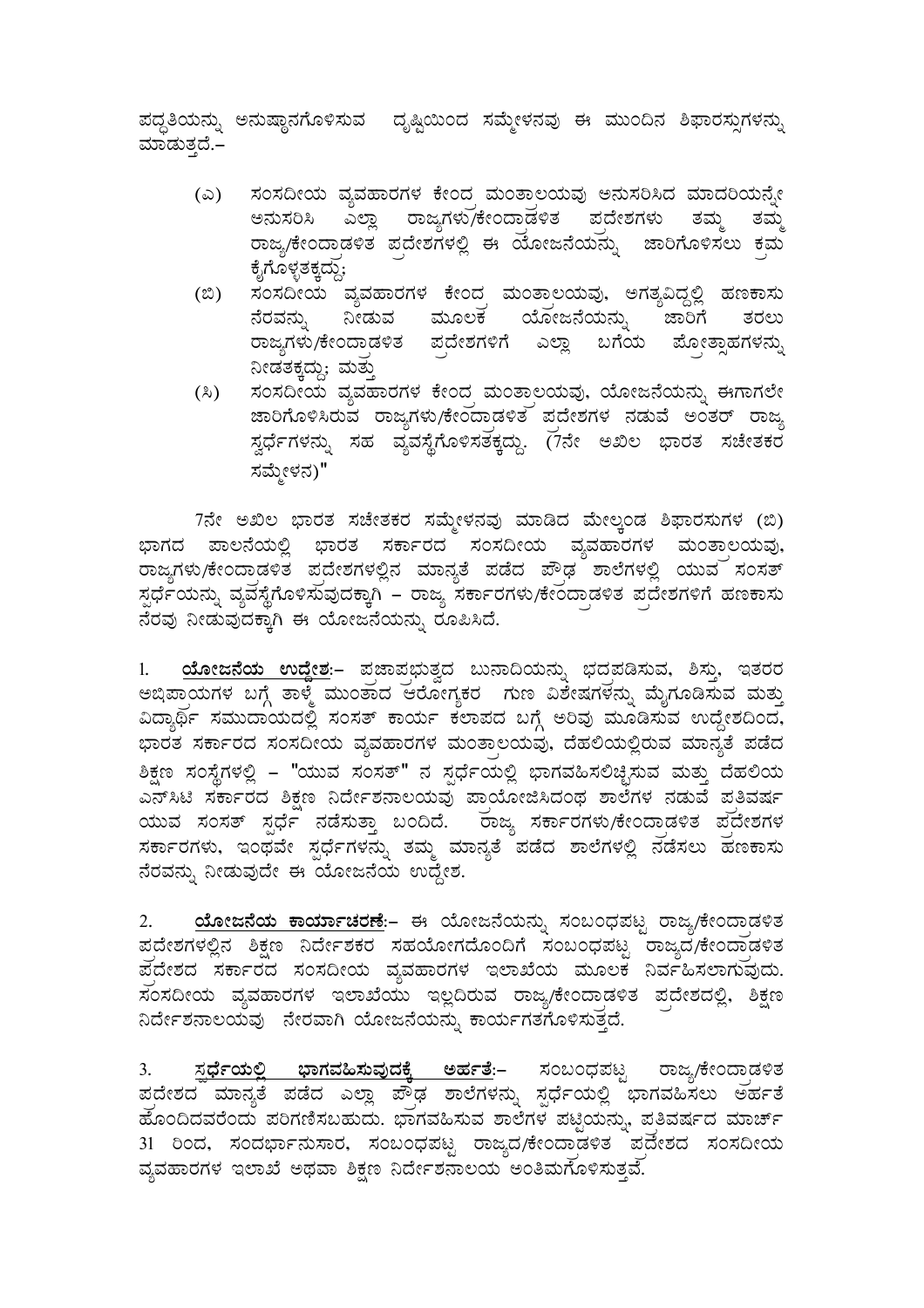4. <u>ಯುವ ಸಂಸತ್ ಸ್ಪರ್ಧೆಯನ್ನು ನಡೆಸುವ ಅವದಿ</u>:– ಯುವ ಸಂಸತ್ ಸ್ವರ್ಧೆಯನ್ನು, ಪ್ರತಿವರ್ಷವು ನಡೆಸಲಾಗುವುದು. ಈ ಬಗ್ಗೆ ಸವಿವರ ಕಾರ್ಯಕ್ರಮವನ್ನು ಸಂಬಂಧಪಟ್ಟ ಹಾಜ್ಯ/ಕೇಂದಾಡಳಿತ ಪದೇಶದ ಸಂಸದೀಯ ವ್ಯವಹಾರಗಳ ಇಲಾಖೆ/ಶಿಕ್ಷಣ ನಿರ್ದೇಶನಾಲಯವು ರೂಪಿಸತಕ್ಕದ್ದು ಮತ್ತು ವಾರ್ಷಿಕ ಸ್ಪರ್ಧೆಯಲ್ಲಿ ಭಾಗವಹಿಸಲಿರುವ ಸಂಸ್ಥೆಗಳಿಗೆ ಸುತ್ತೋಲೆ ಮೂಲಕ ತಿಳಿಸತಕ್ತದ್ದು. ಸದರಿ ಕಾರ್ಯಕಮವನ್ನು ನವದೆಹಲಿಯ ಭಾರತ ಸರ್ಕಾರದ ಸಂಸದೀಯ ವ್ಯವಹಾರ ಇಲಾಖೆಗೂ ತಿಳಿಸತಕ್ತದ್ದು.

<mark>5. <u>ಯುವ ಸಂಸತ್ತಿನಲ್ಲಿ ಭಾಗವಹಿಸುವವರ ಸಂಖ್ಯೆ:– ಪ</u>ತಿಯೊಂದು ಶಾಲೆಯಲ್ಲಿ ಯುವ</mark> ¸ÀA¸ÀvÀÛ£ÀÄß £ÀqɸÀĪÀÅzÀPÁÌV ¨ÉÃPÁUÀĪÀ «zÁåyðUÀ¼À ¸ÀASÉåUÉ AiÀiÁªÀÅzÉà «Äw E®è. ಅದಾಗ್ಯೂ, ಅದಿವೇಶನದ ಅವದಿಯನ್ನು ಸೀಮಿತಗೊಳಿಸುವುದು ಶಿಪೇಕ್ಷಣೀಯವಾಗಿರುವ ಕಾರಣ, ಾಗವಹಿಸಿರುವ ವಿದ್ಯಾರ್ಥಿಗಳಲ್ಲಿ ಹಲವರು ಸಂಸತ್ತಿನ ಅದಿವೇಶನದ ಒಂದು ಚಿತಣವನ್ನು ಮೂಡಿಸುವುದಕ್ಕೆ ಮಾತವೇ ಸುಮ್ಮನೆ ಕುಳಿತುಕೊಂಡಿರಬೇಕಾಗುತ್ತದೆ. ಅವರಿಗೆ ಮಾತನಾಡಲು ಅವಕಾಶವಿರುವುದಿಲ್ಲ.

6. <mark>ಯುವ ಸಂಸತ್ತಿನ ಅದಿವೇಶನದ ಅವದಿ:</mark>–\_ಯುವ ಸಂಸತ್ತಿನ ಅದಿವೇಶನದ ಅವದಿಯು ಒಂದು ಗಂಟೆ ಅವದಿಯನ್ನು ಮೀರತಕ್ಕದಲ್ಲ ಮತ್ತು ಇದರಲ್ಲಿ 20 ನಿಮಿಷಗಳ ಅವದಿಯನ್ನು ಪಶ್ನೆಗಳಿಗೆ ಕಾಯ್ದಿ ರಿಸತಕ್ಕದ್ದು.

7. <mark>ಯುವ ಸಂಸತ್ತಿನಲ್ಲಿಯ ಚರ್ಚೆಯ ವಿಷಯ:</mark>– ಪ್ರಶ್ನೋತ್ತರಗಳಿಗೆ ಅಥವಾ ಇತರ ಚರ್ಚೆಗೆ  $\alpha$ ಯಾವುದೇ ನಿರ್ದಿಷ್ಟ ಮತಯಗಳನ್ನು ಗೊತ್ತುಪಡಿಸಿರುವುದಿಲ್ಲ.  $^{-1}$  ಆದಾಗ್ಯೂ, ಯುವ ಸಂಸತ್ತಿನಲ್ಲಿ ಕೇಳಲಾಗುವ ಪಶ್ನೆಗಳು, ಕ್ಷೇಮಾಭ್ಯುದಯ ಕಾರ್ಯ ಚಟುವಟಿಕೆಗಳು, ರಾಷ್ಷ್ರದ ರಕ್ಷಣೆ, ಸಾಮಾಜಿಕ .<br>ನ್ಯಾಯ, ಸಮಾಜ ಸುಧಾರಣೆಗಳು, ಆರ್ಥಿಕ ಅಭಿವೃದ್ದಿ, ಮತೀಯ ಸಾಮರಸ್ಯ, ಆರೋಗ್ಯ, ವಿದ್ಯಾರ್ಥಿಗಳಲ್ಲಿ ಶಿಸ್ತು ಮುಂತಾದವುಗಳಿಗೆ ಸಂಬಂದಿಸಿದ ವಿಷಯಗಳಾಗಿರುವುದು ಅಪೇಕ್ಷಣೀಯ.

8. **¨sÁµÉ:-** ¨sÁUÀªÀ»¸ÀĪÀªÀgÀÄ, ¸ÀA§AzsÀ¥ÀlÖ gÁdå/PÉÃAzÁçqÀ½vÀ ¥ÀçzÉñÀzÀ ¸ÀA¸À¢ÃAiÀÄ ವ್ಯವಹಾರಗಳ ಇಲಾಖೆ/ಶಿಕ್ಷಣ ನಿರ್ದೇಶನಾಲಯ ನಿರ್ದಿಷ್ಟಪಡಿಸಬಹುದಾದಂತೆ ಹಿಂದಿ ಅಥವಾ ಇಂಗ್ಲೀಷ್ ಅಥವಾ ಸ್ಥಳೀಯ ಭಾಷೆಯಲ್ಲಿ ಮಾತನಾಡಬಹುದು.

9. <mark>ಯುವ ಸಂಸತ್ ಸ್ಪರ್ಧೆ ನಡೆಯುವ ಸ್ಥಳ:</mark>– ಪತಿಯೊಂದು ಸಂಸ್ಥೆಯು, ಸಾಧ್ಯವಾದಷ್ಟು ಮಟ್ಟಿಗೆ ತನ್ನದೇ ಆದ ಕಟ್ಟಡದಲ್ಲಿ ಅಥವಾ ತಾನು ಇಚ್ಛಿಸುವಂಥ ಯಾವುದೇ ಇತರ ಸ್ಥಳದಲ್ಲಿ ನಡೆಸತಕ್ಕದ್ದು. ಸ್ಪರ್ಧೆಯಲ್ಲಿ ಭಾಗವಹಿಸುವ ಸಂಸ್ಥೆಗಳು, ಸಂಬಂಧಪಟ್ಟ ರಾಜ್ಯದ ಸಂಸದೀಯ ವ್ಯವಹಾರಗಳ E¯ÁSÉUÉ/²PÀët ¤zÉÃð±À£Á®AiÀÄPÉÌ ¸ÀàzsÉð £ÀqÀ¸ÀĪÀ ¢£ÁAPÀPÉÌ ºÀvÀÄÛ ¢£ÀUÀ¼À ªÉÆzÀ¯Éà zರ್ಚೆಯ ವಿಷಯಕ್ಕೆ ಸಂಬಂಧಪಟ್ಟ ಮಾಹಿತಿಯೊಂದಿಗೆ ಅದಿವೇಶನ ನಡೆಸುವ ಸ್ಥಳದ ಬಗ್ಗೆ ತಿಳಿಸುವುದು ಅಗತ್ಯವಾಗಿರುತ್ತದೆ.

10. <mark>ಬಹುಮಾನಗಳು</mark>:– ಈ ಮುಂದಿನ ಬಹುಮಾನಗಳನ್ನು ಇರಿಸಲಾಗಿದೆ:– (i) ಸ್ಪರ್ಧೆಯಲ್ಲಿ ಪಥಮ ಸ್ಥಾನ ಗಳಿಸಿದ ಸಂಸ್ಥೆಗೆ ಪಾರಿತೋಷಕ (ಸಂಸದೀಯ ಪಾರಿತೋಷಕ). (ii) ಅರ್ಹತೆಯ ಆಧಾರದ ಮೇಲೆ ಸ್ಪರ್ಧೆಯಲ್ಲಿನ ಉತ್ತಮ ನಿರ್ವಹಣೆಗಾಗಿ ಮೊದಲ ಐದು ಸ್ಥಾನ ಪಡೆದ ಸಂಸ್ಥೆಗಳಿಗೆ ಟೋಷಿಗಳು.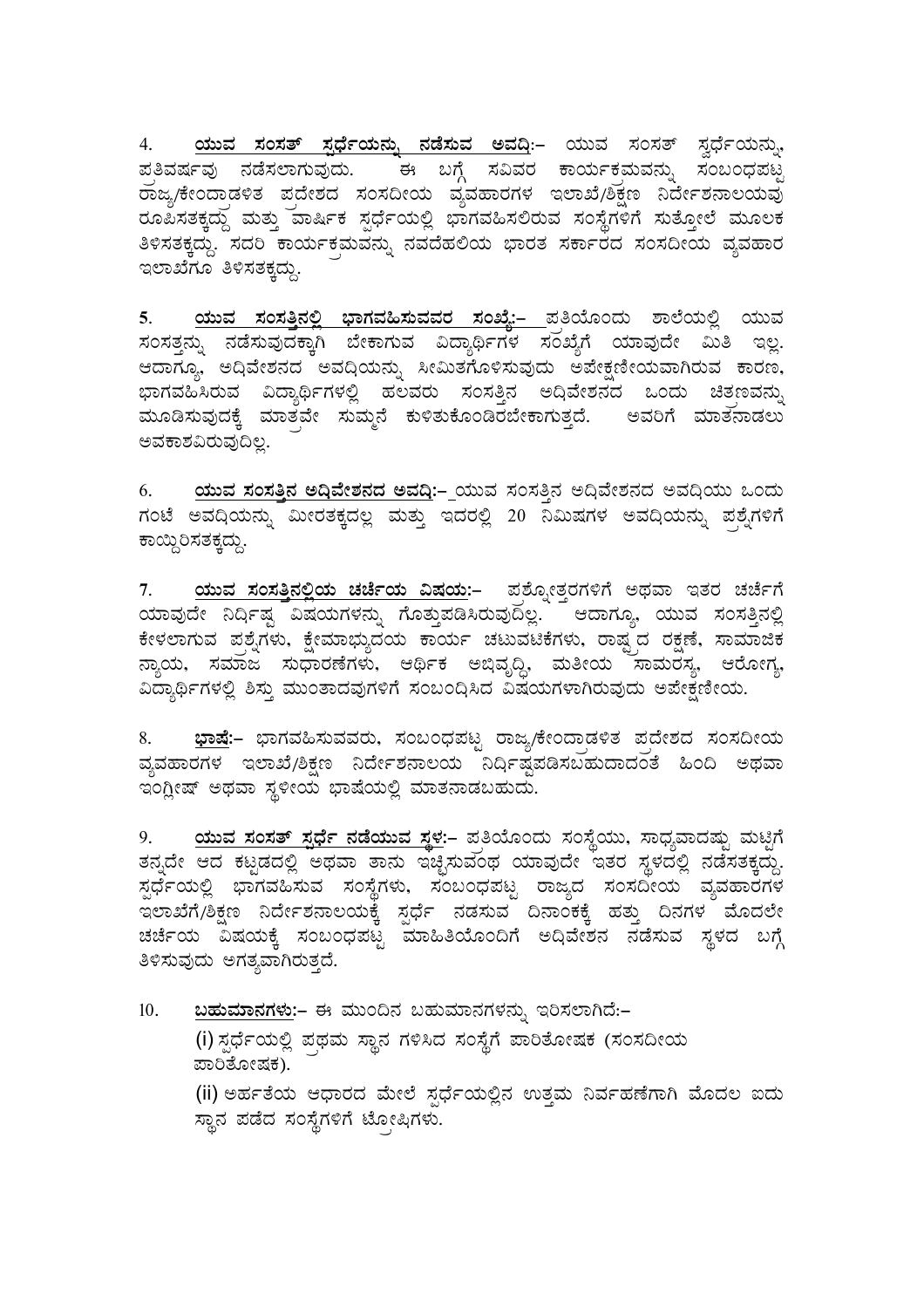(iii) ಪತಿಯೊಂದು ಸಂಸ್ಥೆಗಳಿಂದ ಭಾಗವಹಿಸಿರುವ ವಿದ್ಯಾರ್ಥಿಗಳಿಂದ ಆಯ್ತೆ ಮಾಡಲಾದವರಿಗೆ ಪದಕಗಳು / ಕಪ್ಪುಗಳು/ಮಸ್ತಕಗಳ ರೂಪದಲ್ಲಿ ವೈಯಕ್ತಿಕ ಬಹುಮಾನಗಳು. ಬಹುಮಾನಗಳ ಒಟ್ಟು ಸಂಖ್ಯೆಯು 80ನ್ನು ಮೀರತಕ್ಕದ್ದಲ್ಲ.

(iv) ಇತರೆ ವೆಚ್ಚಗಳು.

<u>ಸೂಚನೆ</u>:– ಸಂಬಂಧಪಟ್ಟ ರಾಜ್ಯದ/ಕೇಂದಾಡಳಿತ ಪದೇಶದ ಸಂಸದೀಯ ವ್ಯವಹಾರಗಳ ಇಲಾಖೆ/ಶಿಕ್ಷಣ ನಿರ್ದೇಶನಾಲಯವು ಸ್ಥಳೀಯ ಪರಿಸ್ಥಿತಿಗಳಿಗೆ ಅನುಸಾರವಾಗಿ ಮೇಲಿನ ನಾಲ್ಕು ಬಾಬುಗಳಿಗೆ ಸಂಬಂದಿಸಿದ ವೆಚ್ಚವನ್ನು ವ್ಯತ್ಯಾಸಗೊಳಿಸಬಹುದು. ಭಾರತ ಸರ್ಕಾರದ ಸಂಸದೀಯ ವ್ಯವಹಾರಗಳ ಮಂತಾಲಯದಿಂದ ಹುರುಪಾವತಿಸುವ ಗರಿಷ್ಠ ಮೊಬಲಗು ವಾರ್ಷಿಕವಾಗಿ ರೂ.2,00,000/–ಗಳನ್ನು (ಎರಡು ಲಕ್ಷರೂಪಾಯಿಗಳು ಮಾತ) ಮೀರುವುದಿಲ್ಲ.

ಪಾರಿತೋಷಕವು ಪರ್ಯಾಯ ಪಾರಿತೋಷಕವಾಗಿದ್ದು ಅದನ್ನು ಸ್ಪರ್ಧೆಯಲ್ಲಿ ಪಥಮ ಸ್ಥಾನವನ್ನು ಹೊಂದಿದ ಸಂಸ್ಥೆಯು ಒಂದು ವರ್ಷದವರೆಗೆ ಉಳಿಸಿಕೊಳ್ಳಬಹುದಾಗಿದೆ. ಆದಾಗ್ಯೂ, ಒಂದೇ ಸಂಸ್ಥೆಯು ಮೂರು ನಿರಂತರ ವರ್ಷಗಳು ಪಾರಿತೋಷಕವನ್ನು ಗೆದ್ದರೆ ಆ ಸಂಸ್ಥೆಯೇ ಅದನ್ನು ಖಾಯಂ ಆಗಿ ಇಟ್ಟುಕೊಳ್ಳುವುದು.

ಅನುಬಂಧ–I ರಲ್ಲಿ ಇದ್ದಂತೆ ಒಂದು ಪ್ರಮಾಣ ಪತ್ರವನ್ನು ಸ್ಪರ್ಧೆಯಲ್ಲಿ ಭಾಗವಹಿಸಿದ ಎಲ್ಲ ಸಂಸ್ಥೆಗಳಿಗೆ ನೀಡತಕ್ಕದ್ದು.

 $\vec{z}$ ಸ್ಪರ್ಧೆಯಲ್ಲಿ ವೈಯಕ್ತಿಕ ಬಹುಮಾನವನ್ನು ಪಡೆದ ಎಲ್ಲಾ ವಿದ್ಯಾರ್ಥಿಗಳಿಗೆ ಅನುಬಂಧ−II ರಲ್ಲಿ ados woch záme zoaty krastán.

11. **wÃ¥ÀÄðUÁgÀgÀ ¸À«Äw**:- ¥ÀçwAiÉÆAzÀÄ ¸ÀA¸ÉÜUÀ¼À ªÀiË®å ªÀiÁ¥À£ÀPÁÌV wÃ¥ÀÄðUÁgÀgÀ ಸಮಿತಿಯನ್ನು ಸಂಬಂದಿಸಿದ ರಾಜ್ಯ/ಕೇಂದಾಡಳಿತ ಪದೇಶಗಳ ಸಂಸದೀಯ ವ್ಯವಹಾರಗಳ ಇಲಾಖೆ/ <u>ಶಿಕ್ಷ</u>ಣ ನಿರ್ದೇಶನಾಲಯವು ರಚಿಸತಕ್ಕದ್ದು ಹಾಗೂ ಅದರಲ್ಲಿ ಶಿಕ್ಷಣ ತಜ್ಞರನ್ನು/ವಿಧಾನಸಭೆ/ಪರಿಷತ್ತಿನ ಸದಸ್ಯರು ಮತ್ತು ಸಂಸದೀಯ ಸಂಸ್ಥೆಗಳನ್ನು ನಡೆಸುವುದಕ್ಕೆ ಸಂಬಂಧಪಟ್ಟ ಇತರರು ಇರಬಹುದು. ಶಿಕ್ಷಣ ನಿರ್ದೇಶನಾಲಯದ ಒಬ್ಬ ಅಧಿಕಾರಿಯು ಸಮಿತಿಯ ಪದನಿಮಿತ್ತ ಸದಸ್ಯನಾಗಿರತಕ್ಕದ್ದು.

12. ಮೆರಿಟ್ ಪಟ್ಟಿಯನ್ನು ಸಿದ್ಧಪಡಿಸುವಾಗ ಪರಿಗಣಿಸಬೇಕಾದ ಅಂಶಗಳು.– ಸ್ಪರ್ಧೆಯಲ್ಲಿ ಸಾಧನೆಯನ್ನು ವರ್ಧರಿಸುವಾಗ ಸಮಿತಿಯು, ಈ ಮುಂದಿನ ಅಂಶಗಳನ್ನು ಗಮನ ದಲ್ಲಿಟ್ಟುಕೊಂಡಿರಬೇಕು.

|                                                                                                   | ಅ೧ಕಗಳ    |
|---------------------------------------------------------------------------------------------------|----------|
| (i) ಶಿಸ್ತು ಮತ್ತು ಸಭ್ಯತೆ                                                                           | 10       |
| (ii) ಸಂಸದೀಯ ಕಾರ್ಯ ವಿಧಾನದ ಪಾಲನೆ                                                                    | 20       |
| (iii) ಪಶ್ನೆಗಳಿಗಾಗಿ ಮತ್ತು ಪೂರಕ ಪಶ್ನೆಗಳಿಗಾಗಿ<br>ವಿಷಯಗಳ ಆಯ್ಕೆ ಹಾಗೂ ಅವುಗಳಿಗೆ ನೀಡಿದ<br>ಉತ್ತರಗಳ ಗುಣಮಟ್ಟ | 20       |
| (iv) ಚರ್ಚೆಗಳಿಗೆ ವಿಷಯಗಳ ಆಯ್ತೆ                                                                      | 10       |
| (v) ಮಾಡಿದ ಭಾಷಣದ ಶೈಲಿ ಅಥವಾ ಮೌಲ್ಯ.<br>ಚರ್ಚೆಗಳ ಗುಣಮಟ್ಟ<br>(vi) ಒಟ್ಟಾರೆ ಸಾಧನೆಯ ಸಾಮಾನ್ಯ ಮೌಲ್ಯ ಮಾಪನ     | 30<br>10 |
|                                                                                                   |          |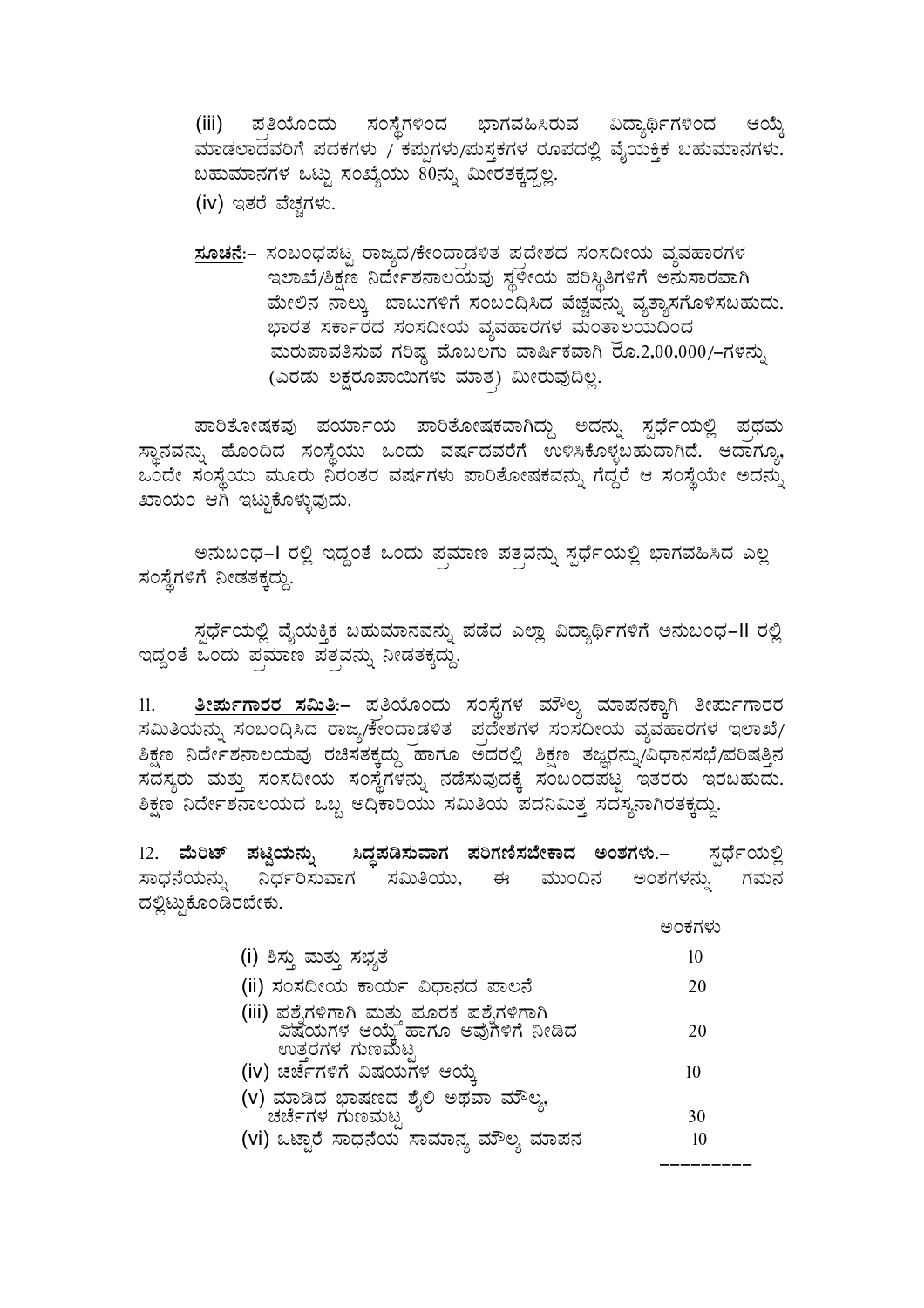---------

13. <u>ಮರು ಪದರ್ಶನ</u>:– ಸ್ಪರ್ಧೆಯಲ್ಲಿ ಪಥಮ ಸ್ಥಾನ ಗಳಿಸಿದ ಸಂಸ್ಥೆಯು ಪತಿ ವರ್ಷದ ¸ÀézsÉðAiÀÄ §ºÀĪÀiÁ£À «vÀgÀuÉAiÀÄ ¸ÀªÀiÁgÀA¨sÀzÀ°è, ¸ÀA§A¢s¹zÀ gÁdå/PÉÃAzÁçqÀ½vÀ ¥ÀçzÉñÀzÀ , ಸಂಸದೀಯ ವ್ಯವಹಾರಗಳ ಇಲಾಖೆ/ಶಿಕ್ಷಣ ನಿರ್ದೇಶನಾಲಯ ನಿರ್ಧರಿಸಬಹುದಾದ ಸ್ಥಳ ಮತ್ತು ದಿನಾಂಕದಂದು ಮತ್ತೊಮ್ಮೆ ಪದರ್ಶನ ಮಾಡುವಂತೆ ಅಗತ್ಯಪಡಿಸಬಹುದು.

14. <u>ವರದಿ</u>:– ಸಂಬಂಧಪಟ್ಟ ರಾಜ್ಯ/ಕೇಂದ್ರಾಡಳಿತ ಪ್ರದೇಶಗಳ ಸಂಸದೀಯ ವ್ಯವಹಾರಗಳ ಇಲಾಖೆ/ಶಿಕ್ಷಣ ನಿರ್ದೇಶನಾಲಯವು ಸರ್ಧೆಯು ಮುಗಿದ ಮೇಲೆ ಅನುಬಂಧ-III ರಲ್ಲಿ  $\alpha$ ನಿಯಮಿಸಲಾದ ನಮೂನೆಯಲ್ಲಿ, ಅದರಲ್ಲಿ ಮೆರಿಟ್ ಆಧಾರದ ಮೇಲೆ, ಮೊದಲನೇ ಐದು ಸ್ಥಾನ ಹಡೆದ ಶಾಲೆಗಳೂ ಸೇರಿದಂತೆ ಭಾಗವಹಿಸಿದ ಎಲ್ಲಾ ಶಾಲೆಗಳ ಸಂಖ್ಯೆಯನ್ನು ಸೂಚಿಸಿ ವೈಯಕ್ತಿಕ ಬಹುಮಾನಗಳ ಸಂಖ್ಯೆ ಮುಂತಾದವುಗಳನ್ನು ಒಳಗೊಂಡ ಒಂದು ವರದಿಯನ್ನು ತಯಾರಿಸತಕ್ಕದ್ದು. ವರದಿಯಲ್ಲಿ ಭಾರತ ಸರ್ಕಾರದ ಸಂಸದೀಯ ವ್ಯವಹಾರಗಳ ಮಂತಾಲಯವು ರಾಜ್ಯ/ಕೇಂದ್ರಾಡಳಿತ ಪ್ರದೇಶಗಳ ಸರ್ಕಾರಕ್ಕೆ ಮರುಪಾವತಿ ಮಾಡಬೇಕಾದ ಮೊಬಲಗನ್ನು ಸ್ಪಷ್ಟವಾಗಿ ಮತ್ತು ಪ್ರತ್ಯೇಕವಾಗಿ ಸೂಚಿಸತಕ್ಕದ್ದು. ವರದಿಯನ್ನು ಸಂಬಂದಿಸಿದ ರಾಜ್ಯ/ಕೇಂದ್ರಾಡಳಿತ ಪ್ರದೇಶದಲ್ಲಿ ಯೋಜನೆಯ  $\frac{1}{2}$ ಪ್ರಭಾರವನ್ನು ಹೊಂದಿರುವ ಇಲಾಖೆಯ ಉಪ ಕಾರ್ಯದರ್ಶಿಯ ದರ್ಜೆಗಿಂತ ಕಡಿಮೆಯಲ್ಲದ ಹತಿನಿದಿಯು ಸಹಿ ಮಾಡತಕ್ಕದ್ದು. ಚೆಕ್ಕನ್ನು ಯಾರಿಗೆ ಸಂದಾಯ ಮಾಡಲು ಬರೆಯಬೇಕು ಮತ್ತು ಲೆಕ್ಕ ಶೀರ್ಷಿಕೆ ಮುಂತಾದ ವಿವರಗಳನ್ನು ಸ್ಪಷ್ಟವಾಗಿ ನಮೂದಿಸತಕ್ಕದ್ದು.

ನಿಯಮಿಸಲಾದ ನಮೂನೆಯಲ್ಲಿ ವರದಿಯನ್ನು ಯೋಜನೆಯ ಅಡಿಯಲ್ಲಿ ಆರ್ಥಿಕ ಸಹಾಯದ ಕೋರಿಕೆಯೊಂದಿಗೆ ಸಂಸದೀಯ ವ್ಯವಹಾರಗಳ ಮಂತಾಲಯ, ಭಾರತ ಸರ್ಕಾರ, ನವದೆಹಲಿ ಇವರಿಗೆ ಕಳುಹಿಸತಕ್ಕದ್ದು.

15. <mark>ವೆಚ್ಚದ ಮರುಸಂದಾಯದ ಪರಿಮಿತಿ</mark>:– ರಾಜ್ಯ/ಕೇಂದಾಡಳಿತ ಪದೇಶ ಸರ್ಕಾರಗಳು ಮಾಡಿದ ವೆಚ್ಚವನ್ನು, ವರದಿಯನ್ನು ಆಧರಿಸಿ ರೂ.2,00,000/– ದ (ಎರಡು ಲಕ್ಷ ರೂಪಾಯಿಗಳು ಮಾತ) ಗರಿಷ್ಠ ಮಿತಿಗೊಳಪಟ್ಟು ಸಂಸದೀಯ ವ್ಯವಹಾರಗಳ ಮಂತಾಲಯ, ಭಾರತ ಸರ್ಕಾರದಿಂದ ಮರುಪಾವತಿ ಮಾಡಲಾಗುವುದು.

---------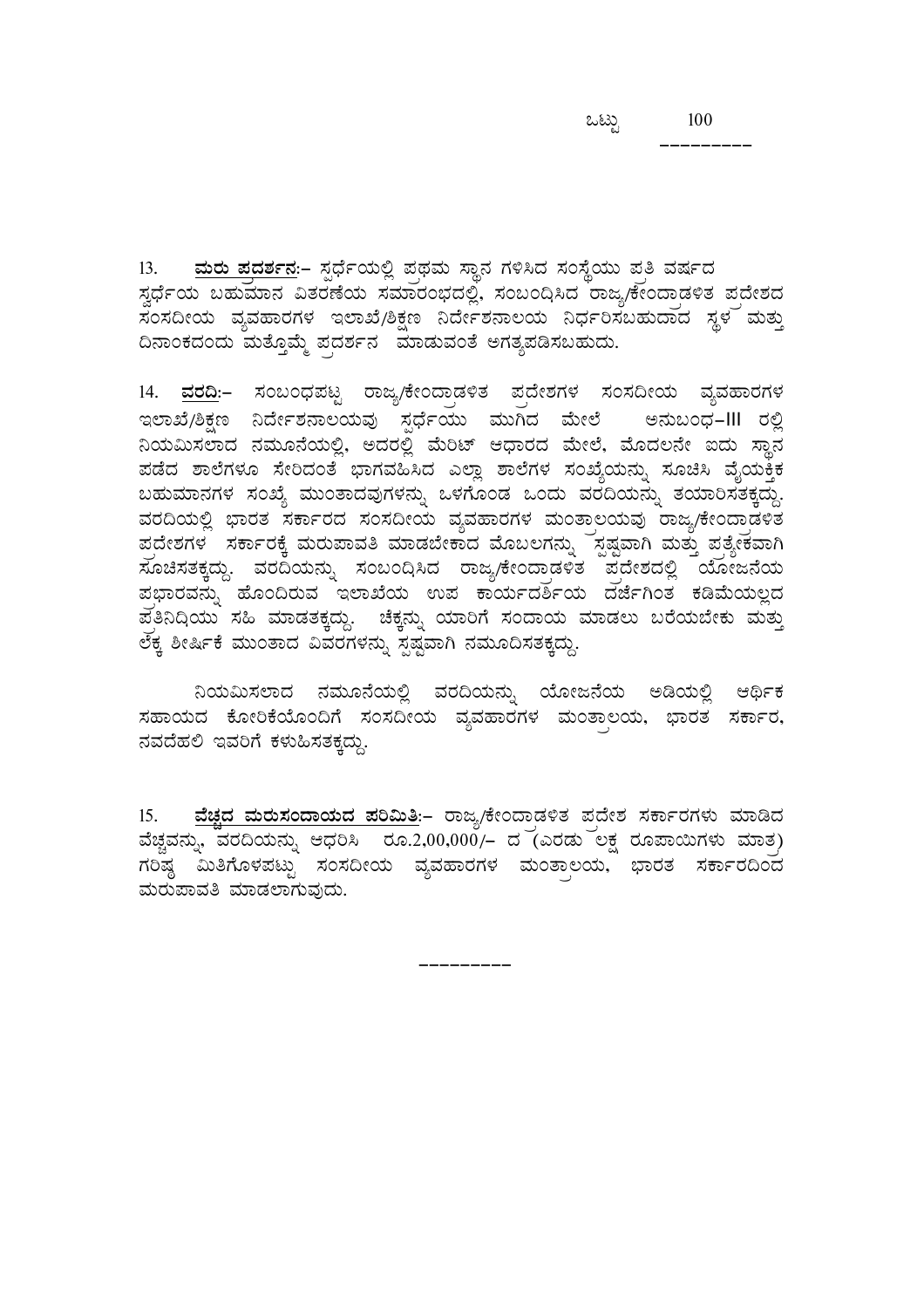ಅನುಬಂಧ –1

# <u>ರಾಜ್ಯ/ಕೇಂದಾಡಳಿತ ಪ್ರದೇಶಗಳ ಸರ್ಕಾರ</u> <u>ಸಂಸದೀಯ ವ್ಯವಹಾರಗಳ ಇಲಾಖೆ/ನೋಡಲ್ ಕಚೇರಿ/ನಿರ್ದೇಶನಾಲಯ</u>

<u>"ಯುವ ಸಂಸತ್ ಸ್ಪರ್ಧೆ"</u>

(ಶಾಲೆಯ ಹೆಸರು)

---------------------------------------------------------- ಭಾರತ ಸರ್ಕಾರದ ಸಂಸದೀಯ ವ್ಯವಹಾರಗಳ ಮಂತ್ರಾಲಯ, ನವದೆಹಲಿ ಇವರು ------------------£Éà ªÀµÀðzÀ°è £ÀqɹzÀ "AiÀÄĪÀ ¸ÀA¸Àvï" ¸ÀàzsÉðAiÀÄ°è ¨sÁUÀªÀ»¹zÉAiÉÄAzÀÄ ಪಮಾಣೀಕರಿಸಲಾಗಿದೆ.

ಿ ಶಾಸ್ತ್ರಮ ಪ್ರಾಧಿಕಾರಿ<br>ನಕ್ಷಮ ಪ್ರಾಧಿಕಾರಿ <u>ಸಂಸದೀಯ ವ್ಯವಹಾರಗಳ ಇಲಾಖೆ/ನೋಡಲ್ ಕಚೇರಿ/</u> <sub>.</sub><br> ನಿರ್ದೇಶನಾಲಯ.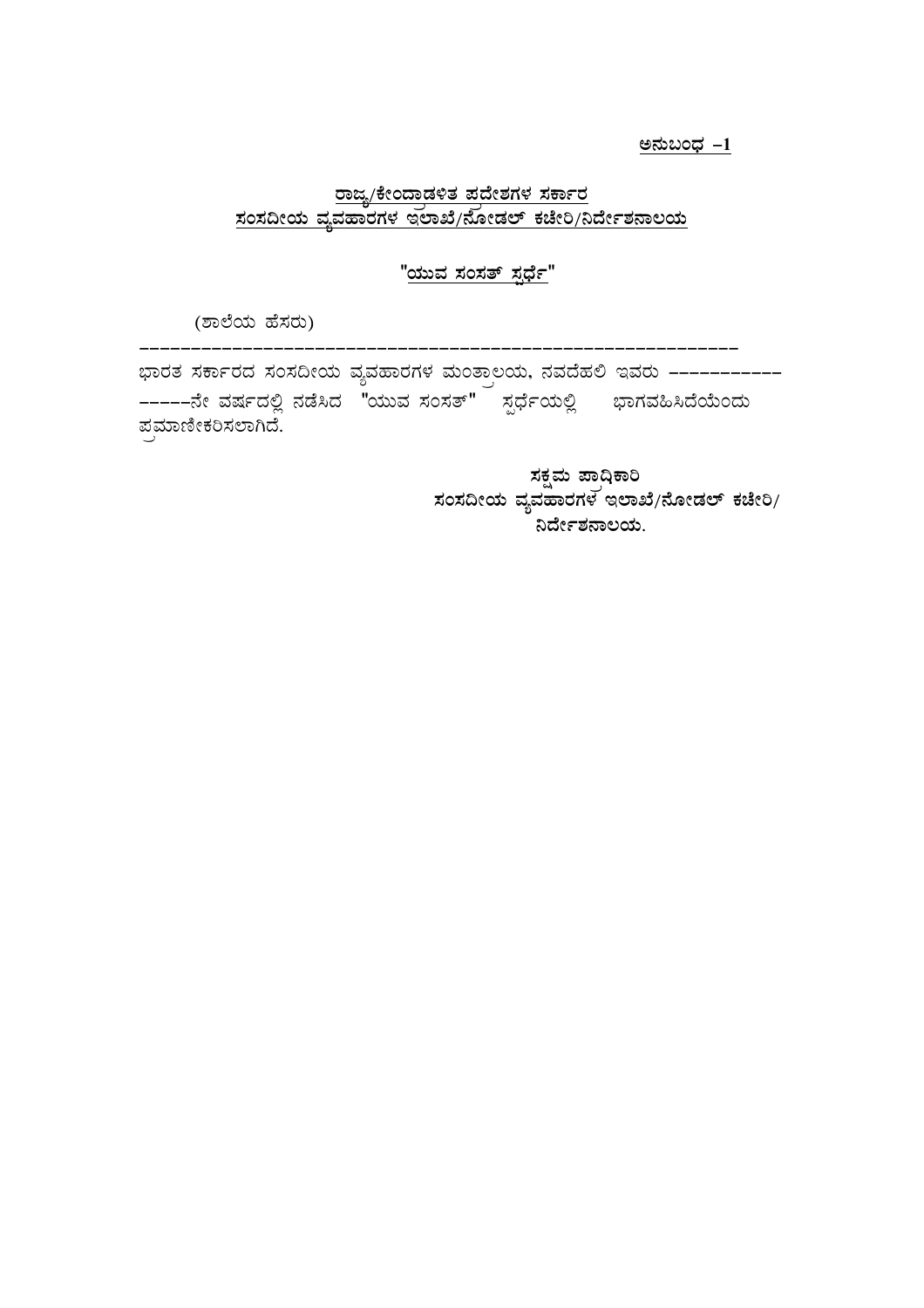<u>ಅನುಬಂಧ–II</u>

# <u>ರಾಜ್ಯ/ಕೇಂದಾಡಳಿತ ಪ್ರದೇಶಗಳ ಸರ್ಕಾರ</u> <u>ಸಂಸದೀಯ ವ್ಯವಹಾರಗಳ ಇಲಾಖೆ/ನೋಡಲ್ ಕಚೇರಿ/ನಿರ್ದೇಶನಾಲಯ</u>

**....**  <u>"ಯುವ ಸಂಸತ್ ಸ್ಪರ್ಧೆ"</u>

| ತರಗತಿಯ ವಿದ್ಯಾರ್ಥಿ/ವಿದ್ಯಾರ್ಥಿನಿಯಾದ -----------------------------------ಅವರಿಗೆ    |  |  |  |  |
|--------------------------------------------------------------------------------|--|--|--|--|
| --------------- ವರ್ಷದಲ್ಲಿ ಭಾರತ ಸರ್ಕಾರದ ಸಂಸದೀಯ ವ್ಯವಹಾರಗಳ ಮಂತಾಲಯ,                |  |  |  |  |
| ನವದೆಹಲಿ ಇವರ ನೇತೃತ್ವದಲ್ಲಿ ನಡೆಸಲಾದ "ಯುವ ಸಂಸತ್ ಸ್ಪರ್ಧೆ" ಯಲ್ಲಿನ  ಅತ್ಯುತ್ತಮ ಸಾಧನೆಗೆ |  |  |  |  |
| –––––––––––ಬಹುಮಾನವನ್ನು ನೀಡಲಾಗಿದೆಯೆಂದು                                          |  |  |  |  |
| ಪಮಾಣೀಕರಿಸಲಾಗಿದೆ.                                                               |  |  |  |  |

 **¸ÀPÀëªÀÄ ¥Áç¢sPÁj**  ಸಂಸದೀಯ ವ್ಯವಹಾರಗಳ ಇಲಾಖೆ**/ನೋಡಲ್ ಕಚೇರಿ**/ <u>ನಿರ್ದೇಶನಾಲಯ.</u>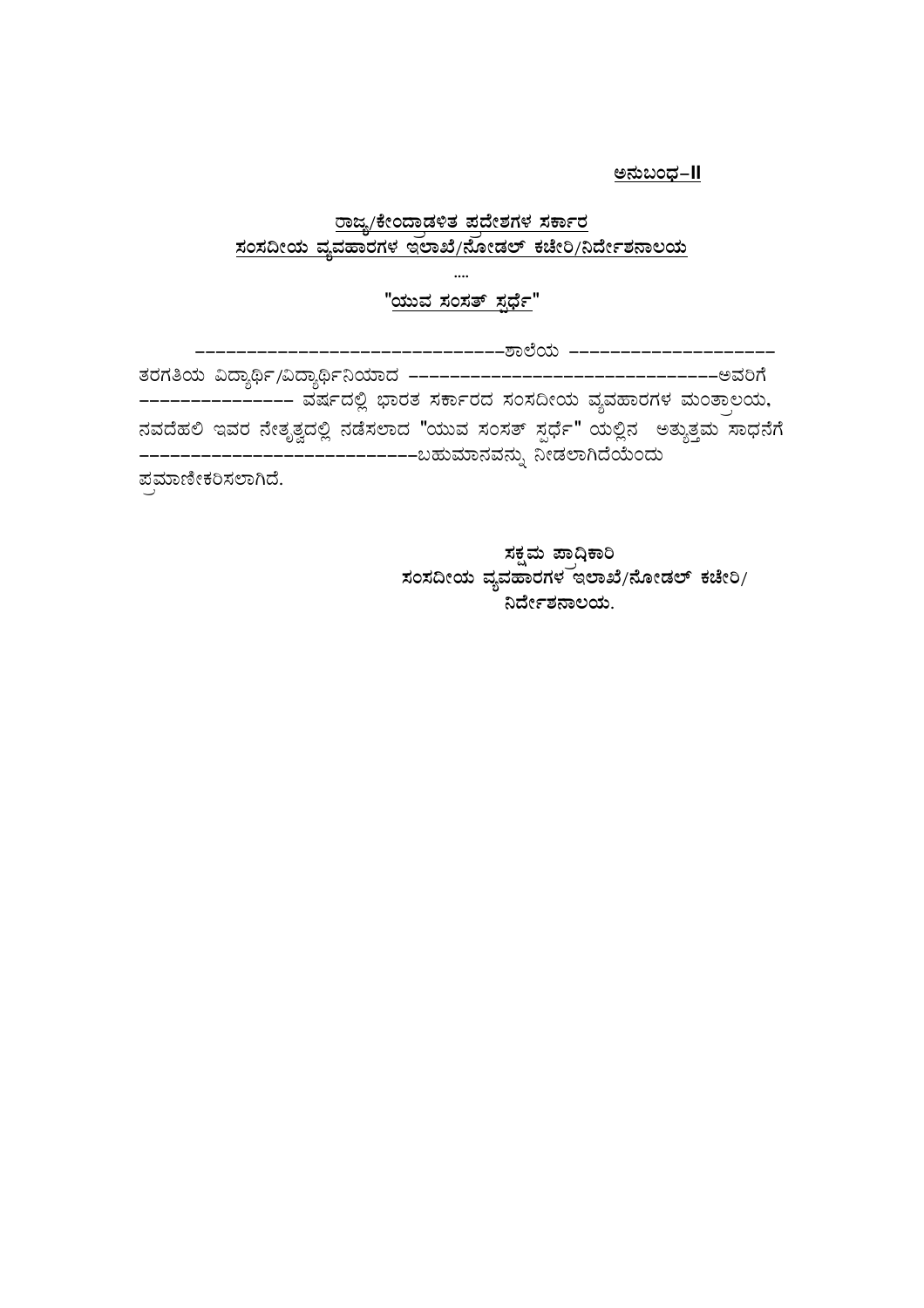**C£ÀħAzsÀ-III** 

ರಾಜ್ಯ/ಕೇಂದಾಡಳಿತ ಪದೇಶಗಳ ಸರ್ಕಾರವು --------------------ವರ್ಷದಲ್ಲಿ ನಡೆಸಿದ ಯುವ ಸಂಸತ್ ಸ್ಪರ್ಧೆಯ ವರದಿ–ಆರ್ಥಿಕ ಸಹಾಯಕ್ಕೆ ಕೋರಿಕೆ.

| 1.               | ರಾಜ್ಯದ/ಕೇಂದಾಡಳಿತ ಪದೇಶದ ಹೆಸರು.                                                  |                         |                           |                         |
|------------------|--------------------------------------------------------------------------------|-------------------------|---------------------------|-------------------------|
| 2.               | ಯುವ ಸಂಸತ್ ಸ್ಪರ್ಧೆಯನ್ನು ನಡೆಸಿದ ಮತ್ತು ಮರು<br>ಸಂದಾಯದ ಕ್ಷೇಮನ್ನು ಮಾಡಿದ ಆರ್ಥಿಕ ವರ್ಷ. |                         |                           |                         |
| $\overline{3}$ . | ಯುವ ಸಂಸತ್ ಸ್ಪರ್ಧೆಯಲ್ಲಿ ಭಾಗವಹಿಸಿದ ಶಾಲೆಗಳ<br>ಸಂಖೆ.                               |                         |                           |                         |
| 4.               | ಸ್ಪರ್ಧೆಯಲ್ಲಿ ಭಾಗವಹಿಸಿದ ವಿದ್ಯಾರ್ಥಿಗಳ ಸಂಖ್ಯೆ.                                    |                         |                           |                         |
| 5.               | <u>ಸ್ಪರ್ಧೆಯಲ್ಲಿ ವೈಯಕ್ತಿಕ ಬಹುಮಾನಗಳನ್ನು ಪಡೆದವರ</u>                               |                         |                           |                         |
| $\overline{6}$ . | ಮತು ವಿಳಾಸ                                                                      |                         |                           |                         |
| 7.               | ರಾಜ್ಯ/ಕೇಂದಾಡಳಿತ ಪದೇಶಗಳ ಸರ್ಕಾರವು ಕ್ಷೇಮು<br>ಮಾಡಿದ ಮೆಠಬಲಗು                        |                         |                           |                         |
|                  | ವೆಚಗಳ<br>ಬಾಬು                                                                  | ಮಾಡಿದ<br>ಒಟ್ರು<br>ವೆಚ್ಚ | ಕ್ಷೇಮು<br>ಮಾಡಿದ<br>ಮೊಬಲಗು | ಲಗತಿಸಿದ<br>ಓಚರುೆಗಳ ವಿವರ |
|                  | ವಿಷಯಾಬ್ತಿಮುಖ ಶಿಕ್ಷಣಕ್ಕಾಗಿ<br>1.<br>2.                                          |                         |                           | 1.<br>2.                |
|                  | ಯುವಸಂಸತ್<br>ಸರ್ಧೆಯ<br>ವ್ಯವಸ್ಥೆ<br>1.<br>2.                                     |                         |                           | 1.<br>2.                |
|                  | ಬಹುಮಾನ<br>ವಿತರಣೆ<br>ಸಮಾರಂಭಕ್ತಾಗಿ<br>1.<br>2.                                   |                         |                           | 1.<br>2.                |
| 8.               | ಚೆಕ್ಕನ್ನು ಯಾರ ಹೆಸರಿಗೆ ನೀಡಬೇಕೋ<br>ಹೆಸೆರು/ವಿಳಾಸ/ದೂರವಾಣಿ<br>ಶೀರ್ಷಿಕೆಯ ವಿವರ.       | ಸಂಖ್ಯೆ                  | ಅವರ<br>ಲೆಕ್ಕ<br>ಮತ್ತು     |                         |

 **(ºÉ¸ÀgÀÄ) ¥ÀzÀ£ÁªÀÄ** ಉಪ ಕಾರ್ಯದರ್ಶಿಯ ದರ್ಜೆಗಿಂತ ಕಡಿಮೆಯಿಲ್ಲದ<br>ಅದಿಕಾರಿಯು ಸಹಿ ಮಾಡಬೇಕು<br>ರಾಜ್ನ/ಕೇಂದಾಡಳಿತ ಪದೇಶ ಸರ್ಕಾರದ ವಿಳಾಸ,  $\vec{a}$ ೂರವಾಣಿ ಸಂಖ್ಯೆ∕ ಇಮೇಲ್ ಐ.ಡಿ.

<mark>ಸೂಚನೆ</mark>:– 'ವಿಷಯಾಬಿಮುಖ ಶಿಕ್ಷಣ' ಎಂದರೆ ಯುವ ಸಂಸತ್ತನ್ನು ನಡೆಸುವುದರ ಪ್ರಭಾರದಲ್ಲಿರುವ ಶಿಕ್ಷಕರ/ಶಿಕ್ಷಣ ಅದ್ತಿಕಾರಿಗಳ ಪ್ರಯೋಜನಕ್ಕಾಗಿ ರಾಜ್ಯ/ಕೇಂದ್ರಾಡಳಿತ ಪ್ರದೇಶಗಳ ನೋಡಲ್ ಪಾದಿಕಾರಿಗಳು ನಡೆಸುವ ಒಂದು ಕೋರ್ಸು. ಭಾಗವಹಿಸುವವರಿಗೆ ಹಂಚುವ ಸಾಹಿತ್ಯ/ಲೇಖನ ಸಾಮಗಿಗಳ ರೂಪದಲ್ಲಿ ವೆಚ್ಚಗಳುಂಟಾಗುತ್ತವೆ.